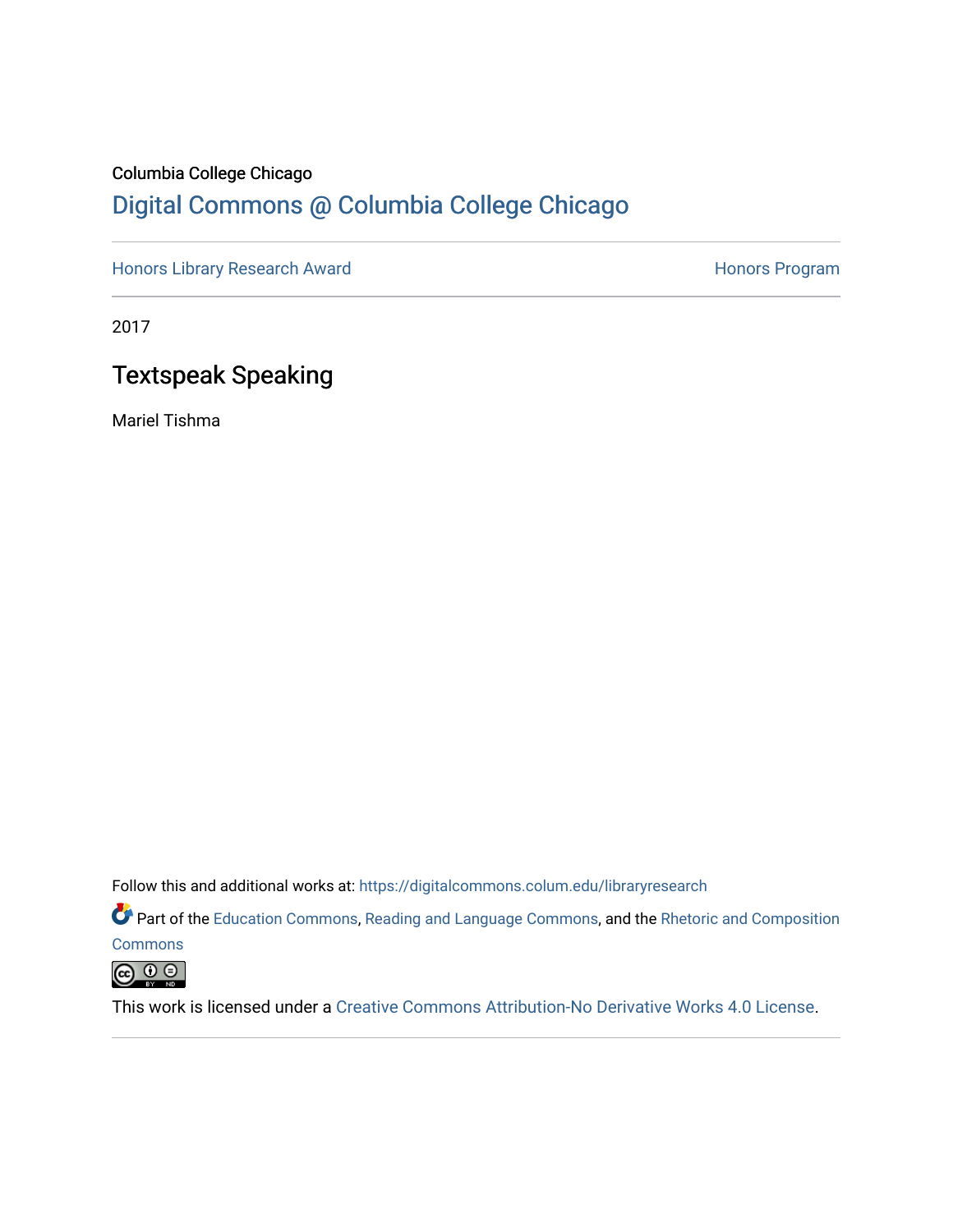#### <span id="page-1-1"></span>"Textspeak Speaking"

Linguists have long debated over what classifies a language and what classifies a dialect. Thankfully, it seems, a sort of conclusion has been reached. If two languages are "mutually intelligible," meaning those who speak one form can understand the other, they are likely dialects of a common language.<sup>1</sup> This, doesn't cover all there is to say all forms of communication make up a complicated world—but it offers a good starting place.

One can also take this line of thinking and apply it to the forms of communication used inside of a language. For example, think of how similar the language of a speech and the language of a conversation are. Think of how different they are as well. These situations require different responses. These are known as registers or situational dialects.

The same thinking is relevant to the different forms of written communication. There is formal writing, such as this, and informal writing, which may never see the close eye of many readers. The two could easily be classified as registers, but for the sake of argument it is useful to think of them as dialects instead. A writer in formal English can often understand informal written English—or textspeak—and a textspeak writer can understand a formal writer, and thus they are mutually intelligible.

The subject is further complicated as the written inherently implies some level of forethought or control that the spoken does not always require. Writing, whether formal or informal, is a skill, learned and taught the same way one learns to ride a bicycle. As they grow, humans naturally acquire spoken language and the ability to use it. Writing doesn't work the same way. Therefore, a writer must consciously apply their learned skill in one way or another.

#### *are u done? can i talk now?*

Have you been trying to come up with what to say next this whole time? Please don't interrupt.

<span id="page-1-0"></span>[<sup>1</sup>](#page-1-1) Marc Ettlinger, "What's the Difference Between a Dialect and a Language?" Slate Magazine, February 3, 2014,<http://www.slate.com/blogs/quora/2014/02/03/> what s the difference between a dialect and a language.html.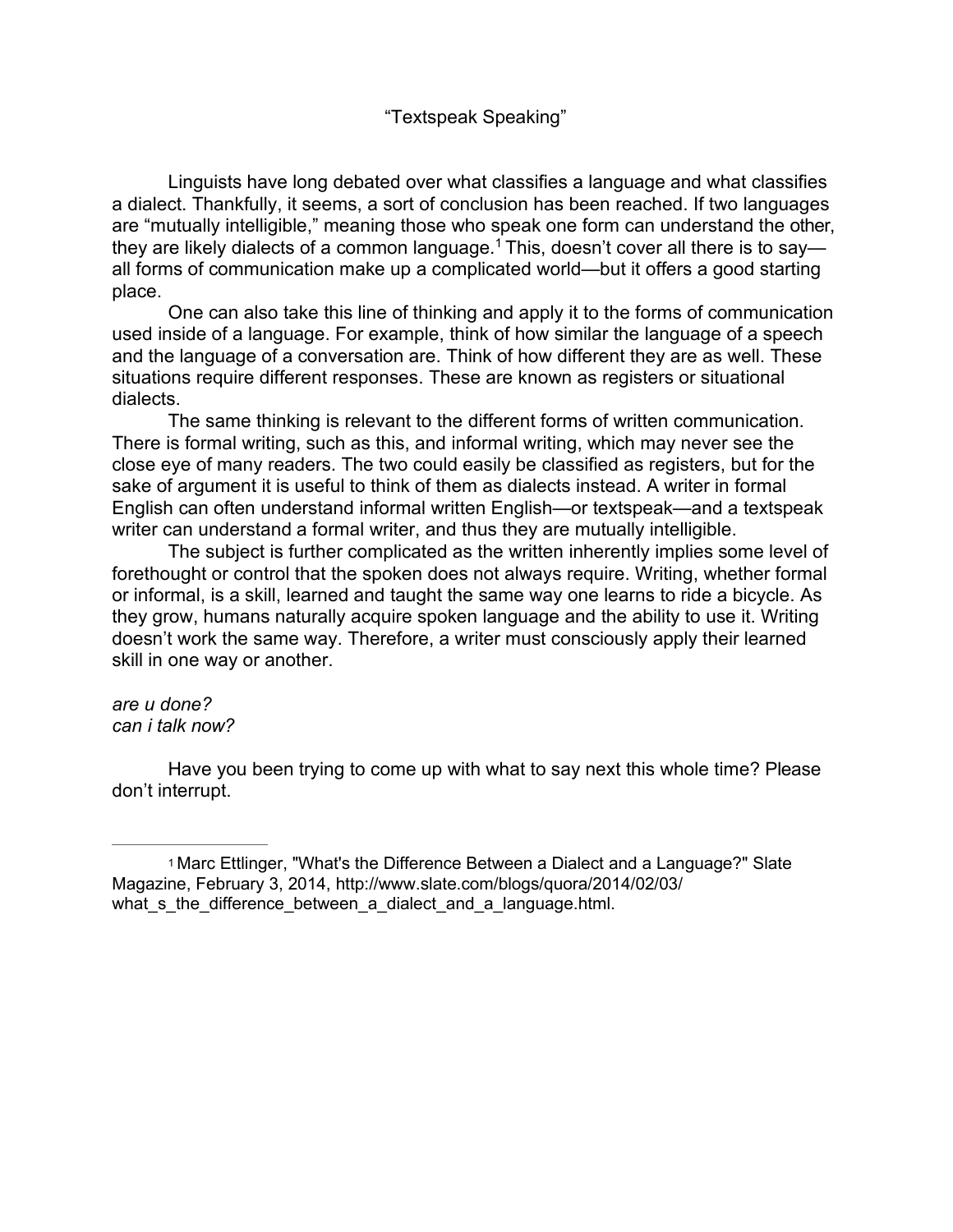*wtf i didnt interrupt this is a CONVERSATION so plz chill*

I hadn't finished my thought. Let me say everything I have to say before you respond.

*its like u dont kno how to share lol*  $\odot$ *we'll be here forever if we wait that long…* 

Excuse me?

*A N Y W A Y*

*basically what all of this means is that textspeakers can understand normal english and formal writers SHOULD be able to understand textspeak (sometimes they just… dont tho) and b/c of that they arent like different languages theyre different forms of the same thing u talk differently when you talk to your boss vs ur friends*

Yes, that's what I was saying. Will you allow me to go on?

*no lol ive got more to say #immediacy*

 $\bigcirc$ 

*as long as i keep talking like this*

Say what you wanted to say. I will wait if I must.

*okay cool thnx so languages are rlly complicated and like dialects and languages are kind of the same thing? sometimes? b/c in china they speak "dialects" but no one can understand each other but in like norway and sweden they have "languages" that r almost the same. its weird*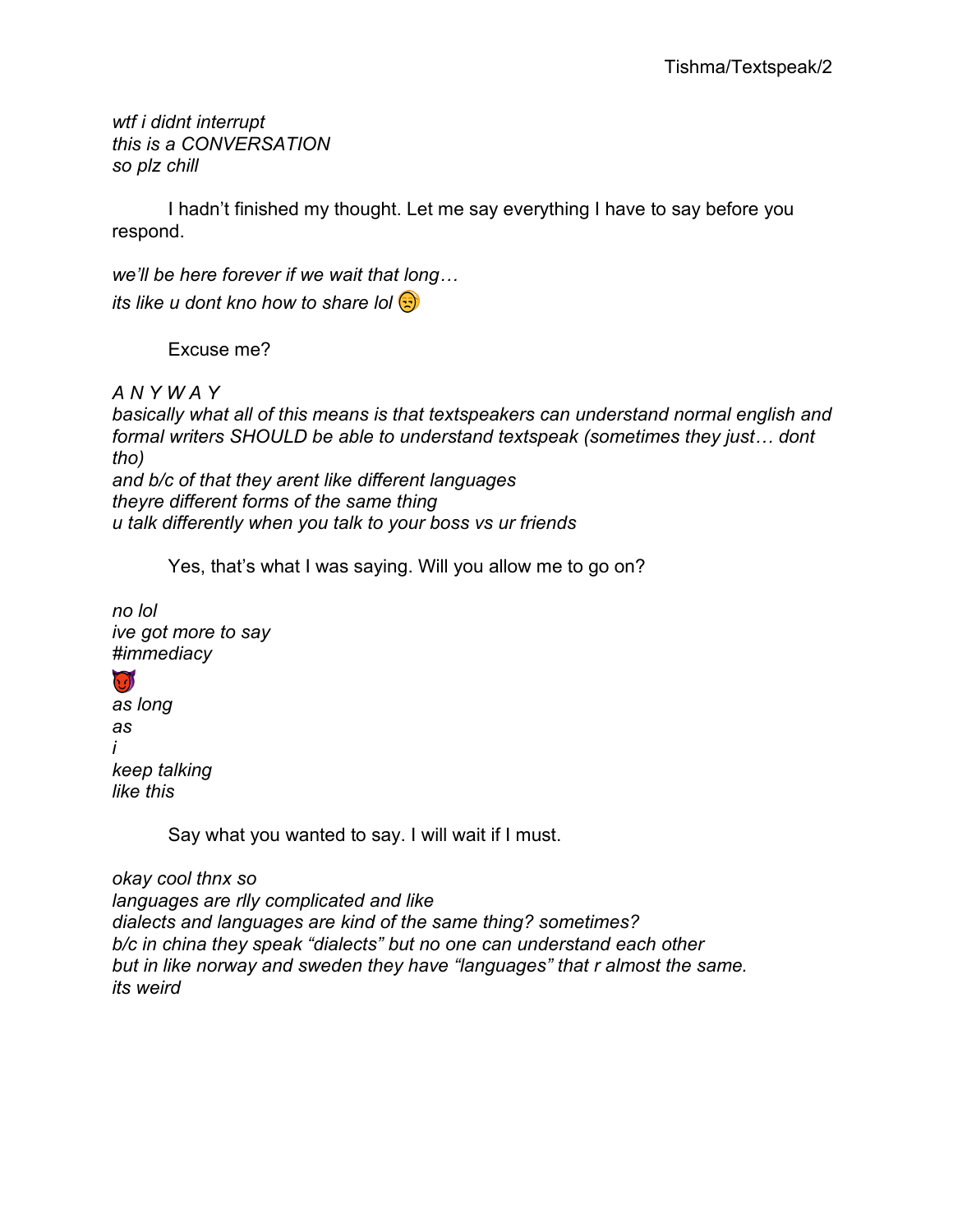<span id="page-3-3"></span>*whoever had the better military got to pick the language pretty much [2](#page-3-0)*

<span id="page-3-4"></span>I believe the quote you want is, "A language is a dialect with an army and a navy," as said by linguist Max Weinreich. $3$ 

*sure i guess that sounds right its just weird that the people in charge got to decide a whole language for everybody. and then in schools everybody learns that language so that they all speak the same and write the same and think the same or at least they do in front of """"the man"""" so they dont get in trouble (mayb im makin this up idk) but wait wait jfc the formal english ppl r in charge r u gonna start coming after me w/guns and shit now?? to stay in charge??? b/c that's not ok*

 $\Omega$ 

No, of course not. Especially not if you make an effort to help me understand you. You use so many new words and abbreviations that it's hard to know what you mean sometimes.

*!!*

*let me live abbreviations have a lot of history people abbreviated things in old manuscripts b/c it saved time/ink/effort those old books were big my dude gotta save time n space somewhere (#gogreen) it wasn't just normal books too like they abbreviated in the bible [4…](#page-3-2)THE BIBLE*

<span id="page-3-5"></span> $\bigcap$ 

<span id="page-3-0"></span>[2](#page-3-3) John McWhorter, "What's a Language, Anyway?" *The Atlantic*, January 19, 2016, http:// [www.theatlantic.com/international/archive/2016/01/difference-between-language-dialect/](http://www.theatlantic.com/international/archive/2016/01/difference-between-language-dialect/) 424704/. McWhorter explains that, "Mandarin and Cantonese, for example, are more different than Spanish and Italian," and yet his Swedish friend can speak to someone from Norway in his native language with ease.

<span id="page-3-1"></span>[3](#page-3-4) McWhorter, "What's a Language Anyway?". Ettlinger, "What's the Difference?". Both McWhorter and Ettlinger quote Weinreich in their exploration of dialects. Ettlinger offers a shorter summary definition while McWhorter looks at the question from more angles and uses more examples.

<span id="page-3-2"></span>[4](#page-3-5) Cameron Hunt McNabb, "The Truth about Internet Slang: It Goes Way Back," *Salon,*  August 3, 2014,<http://www.salon.com/2014/08/03/> the truth about internet slang it goes way back/.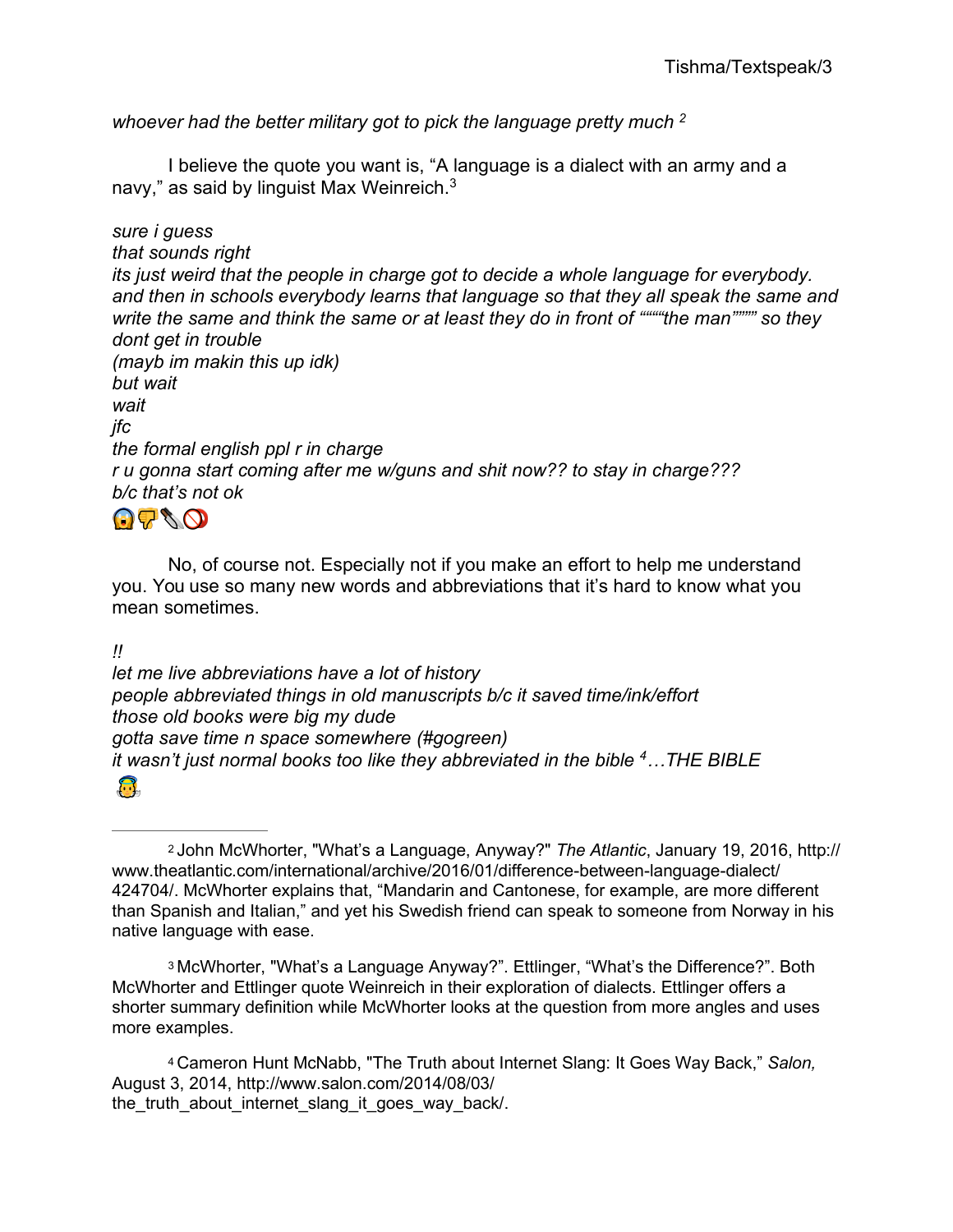<span id="page-4-4"></span>I suppose language hasn't changed as much as we might think, but it can't be denied that change is the norm. Esteemed linguist Walt Wolfram wrote, "The only language not in a perpetual state of flux is a dead language." <sup>5</sup> If languages didn't change perhaps we would still be using the pictograms of the first written communication, which were hardly translatable across cultures. It has taken change to make the written word more universal.

Perhaps, though, the change is moving too quickly now. With the rate of evolution of textspeak is it possible that its users are losing their sense of the rules? What sort of risk does this over-evolution pose?

<span id="page-4-5"></span>*ok that thing about textspeak ruining english or whatever is #fake so dont attack me for it. ppl hav literally ALWAYS been complaining about language change. [6](#page-4-1) throwin a fit over it now doesn't mean anything and it especially doesnt make me want to listen to u. like at all.*

<span id="page-4-6"></span>I was getting to that. I believe you, trust me. Multiple linguists have concluded that textspeak is not affecting its user's ability to write.<sup>7</sup> A few, like linguistics professor David Crystal, assert that textspeak actually requires more skill and understanding of how language works. Crystal says, "Before you can write and play with abbreviated forms, you need to have a sense of how the sounds of your language relate to the letters." <sup>8</sup> As the poet needs to understand grammar rules before they can break them, so the textspeaker needs to know their language before they can break it.

<span id="page-4-7"></span>*ive been TRYING to tell you that its on purpose sometimes its cause the medium needs us to write less (@twitter) but really that doesn't happen anymore*

<span id="page-4-0"></span>

[<sup>5</sup>](#page-4-4) Walt Wolfram, "The Truth About Change," PBS.org 2005,<http://www.pbs.org/speak/> ahead/change/change/. Wolfram's essay is part of an online collection of essays and articles on language change under the title "Do You Speak American?" as gathered by PBS.

<span id="page-4-1"></span>[6](#page-4-5) John McWhorter, "Txtng Is Killing Language. JK!!!" (lecture, TED2013, February 2013), https:/[/www.ted.com/talks/john\\_mcwhorter\\_txtng\\_is\\_killing\\_language\\_jk. M](http://www.ted.com/talks/john_mcwhorter_txtng_is_killing_language_jk)cWhorter, an enthusiastic linguist, features a list of these complaints in his talk. Around minute 9:45 he presents complaints written as far back as 1841, and an extraordinary example from 63 A.D. from a man complaining about the current trend in Latin. That trend would later become French.

<span id="page-4-2"></span>[7](#page-4-6) S.A. Tagliamonte, and D. Denis, "Linguistic Ruin? Lol! Instant Messaging And Teen Language," *American Speech* 83, no. 1 (2008): 3-34. doi:10.1215/00031283-2008-001. Tagliamonte's work is a perfect example of this well established belief among linguists. See the other work of John McWhorter, David Crystal, and Derek Denis for more examples.

<span id="page-4-3"></span>[8](#page-4-7) David Crystal, "2b or Not 2b?" *The Guardian*, July 4, 2008, https:// [www.theguardian.com/books/2008/jul/05/saturdayreviewsfeatres.guardianreview.](http://www.theguardian.com/books/2008/jul/05/saturdayreviewsfeatres.guardianreview)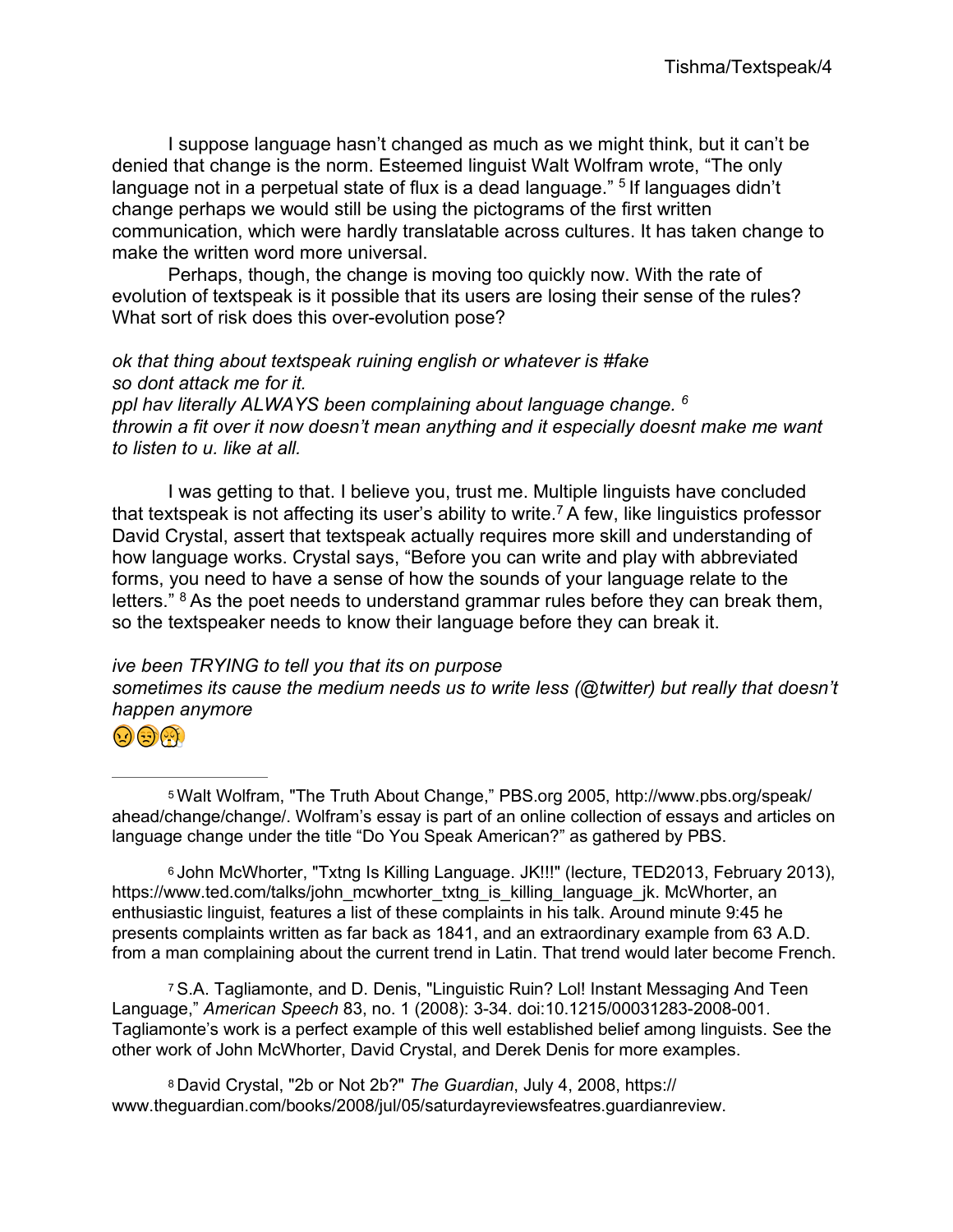b/c like when i have to write formal i will, i get theres different contexts for things. theres a right place and a wrong place for everything

As you said, one doesn't sound the same when they talk to their boss compared to when they talk to their friends. Presidents don't talk to their families the same way they address the country.

*Imfao* 

- *i* hope not
- $\bigoplus$   $\bigoplus$   $\bigoplus$

imagine being the first spouse and having the president try to talk to you like that: 36

"Dearest, we are currently facing quite a difficult time, one fraught with a supreme lack of unity between me and my lunch. It is now more important than ever that we come together to solve this crisis, ideally with a grilled cheese sandwich." *i kno they have cooks or w/e but... makes ya think* 

<span id="page-5-2"></span>As you say, people tend not to speak the way they write. Linguist John McWhorter touches on this, saying, "In a distant era now, it was common when one gave a speech to basically talk like writing," referring to the very formal speeches given in the past. He also introduces a very important phrase: "fingered speech." <sup>9</sup> This is a new way to classify textspeak rather than calling it proper writing. It is writing as if people were talking to one another.

<span id="page-5-3"></span>that shit took like 2 hours to listen to not the talk but the old time-y speeches like the one before the gettysburg address took THAT LONg 10 TWOHOURS we dont do that anymore we've got places to BE



I though textspeak wasn't meant to save time these days. You said yourself that textspeak is used occasionally, "cause the medium needs us to write less...but really that doesn't happen anymore." Even if it takes less time to write out abbreviations, isn't some of that time lost along the way? John Humphrys wrote, "If the recipient of the message has to spend ten minutes trying to translate it, those precious minutes are

<span id="page-5-1"></span>10 Ibid., 5:30.

<span id="page-5-0"></span><sup>&</sup>lt;sup>9</sup> McWhorter, "Txtng," 3:00.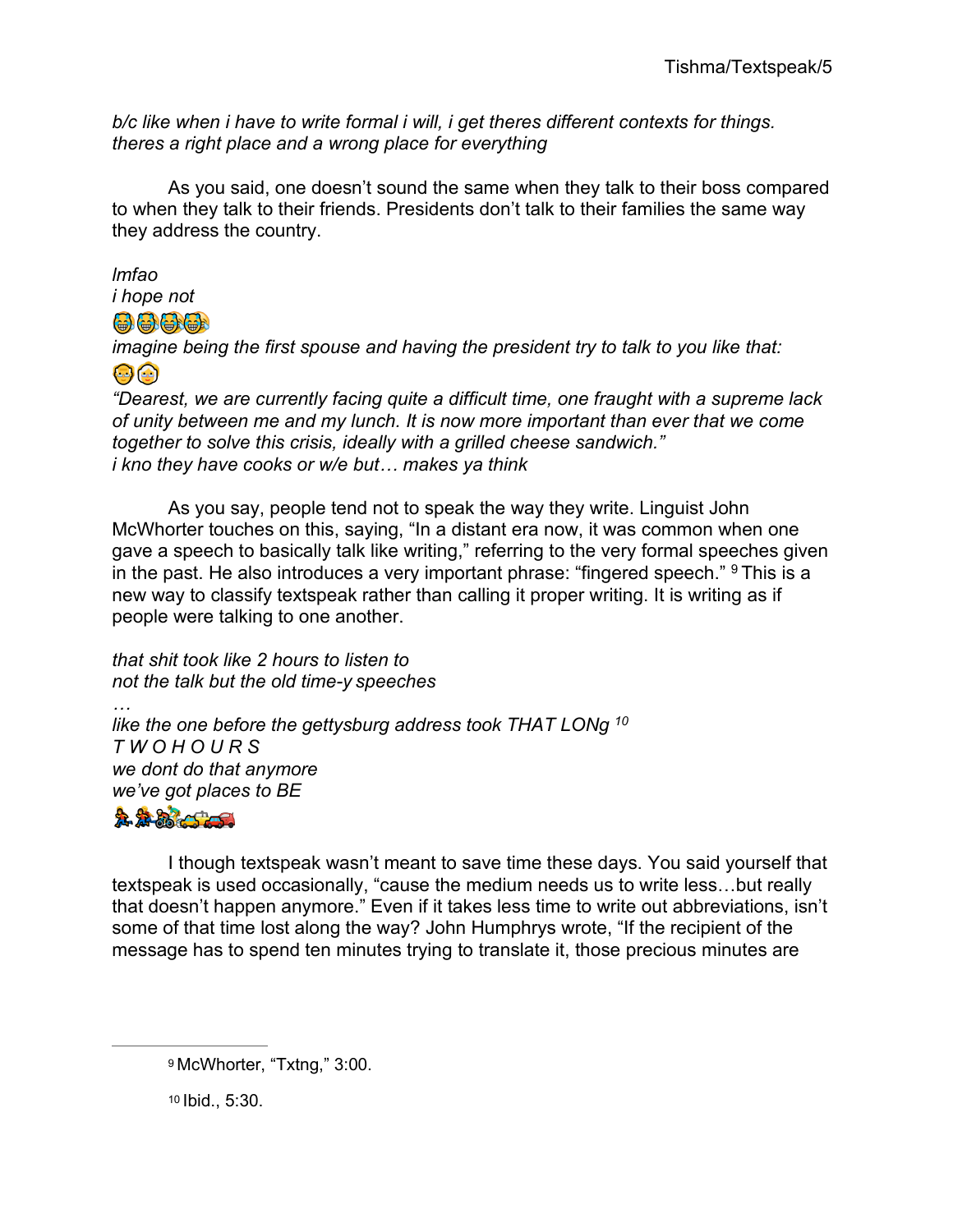<span id="page-6-3"></span>being wasted." [11](#page-6-0) Will you really get where you want to be faster after those wasted minutes?

*so maybe it DOESNT take less time* but so what? it doesnt take longer than formal writing  $\circledast$   $\circledast$ *… have u ever thought about how long it takes to find an emoji? its a long time l o n g* and like, memes? ( lol **D** ) <sup>12</sup> *unless u have that saved its just going to be a waste*

<span id="page-6-4"></span>Then what are you really doing? What is the purpose of textspeak? It doesn't save time and its tradition in manuscripts is built on that. It is okay to admit you're wrong, sometimes. I've been trying to.

*fine………………………… all of that is true please be careful how you say it tho a lot of the time people say that \*im\* exactly like textspeak they say its a lazy language so i must be lazy [13](#page-6-2) you already told me that isnt true. everyone knows textspeak isnt a shortcut and it isnt lazy and it doesn't make you dumb*

#### <span id="page-6-5"></span> $\textcircled{\textcircled{\tiny{2}}}\textcircled{\textcircled{\tiny{2}}}\textcircled{\textcircled{\tiny{2}}}\textcircled{\textcircled{\tiny{2}}}\textcircled{\textcircled{\tiny{2}}}\textcircled{\textcircled{\tiny{2}}}\textcircled{\textcircled{\tiny{2}}}\textcircled{\textcircled{\tiny{2}}}\textcircled{\textcircled{\tiny{2}}}\textcircled{\textcircled{\tiny{2}}}\textcircled{\textcircled{\tiny{2}}}\textcircled{\textcircled{\tiny{2}}}\textcircled{\textcircled{\tiny{2}}}\textcircled{\textcircled{\tiny{2}}}\textcircled{\textcircled{\tiny{2}}}\textcircled{\textcircled{\tiny{2}}}\textcircled{\textcircled{\tiny{2$

*… would it be fair of me to say that formal writers are stuffy? or old fashioned? or boring?*

<span id="page-6-0"></span>[11](#page-6-3) John Humphrys, "I H8 Txt Msgs: How Texting Is Wrecking Our Language," *Daily Mail*, September 24, 2007, [http://www.dailymail.co.uk/news/article-483511/I-h8-txt-msgs-How-texting](http://www.dailymail.co.uk/news/article-483511/I-h8-txt-msgs-How-texting-)wrecking-language.html. Humphrys argues mostly in the name of tradition throughout his article, but in places his arguments are sound, as is the case here.

<span id="page-6-1"></span>[12](#page-6-4) Harley Grant, "Tumblinguistics: Innovation and Variation in New Forms of Written CMC" (Diss., University of Glasgow. Academia.edu. Accessed November 15, 2016. https:// [www.academia.edu/18612487/](http://www.academia.edu/18612487/)

Tumblinguistics innovation and variation in new forms of written CMC# $=$ , 28-29.) This is mostly from measured personal experience, but Tumblinguistics also explains this in terms of the image response.

<span id="page-6-2"></span>[13](#page-6-5) Ksenija Bogetić, "Metalinguistic comments in teenage personal blogs: Bringing youth voices to studies of youth, language and technology," *Text & Talk* 36, no. 3 (May 2016): 249-50, Academic Search Complete, EBSCOhost. Bogetić explains this phenomena called iconization: "a semiotic process whereby characteristics of a language are seen as an iconic reflection of essential characteristics of its users."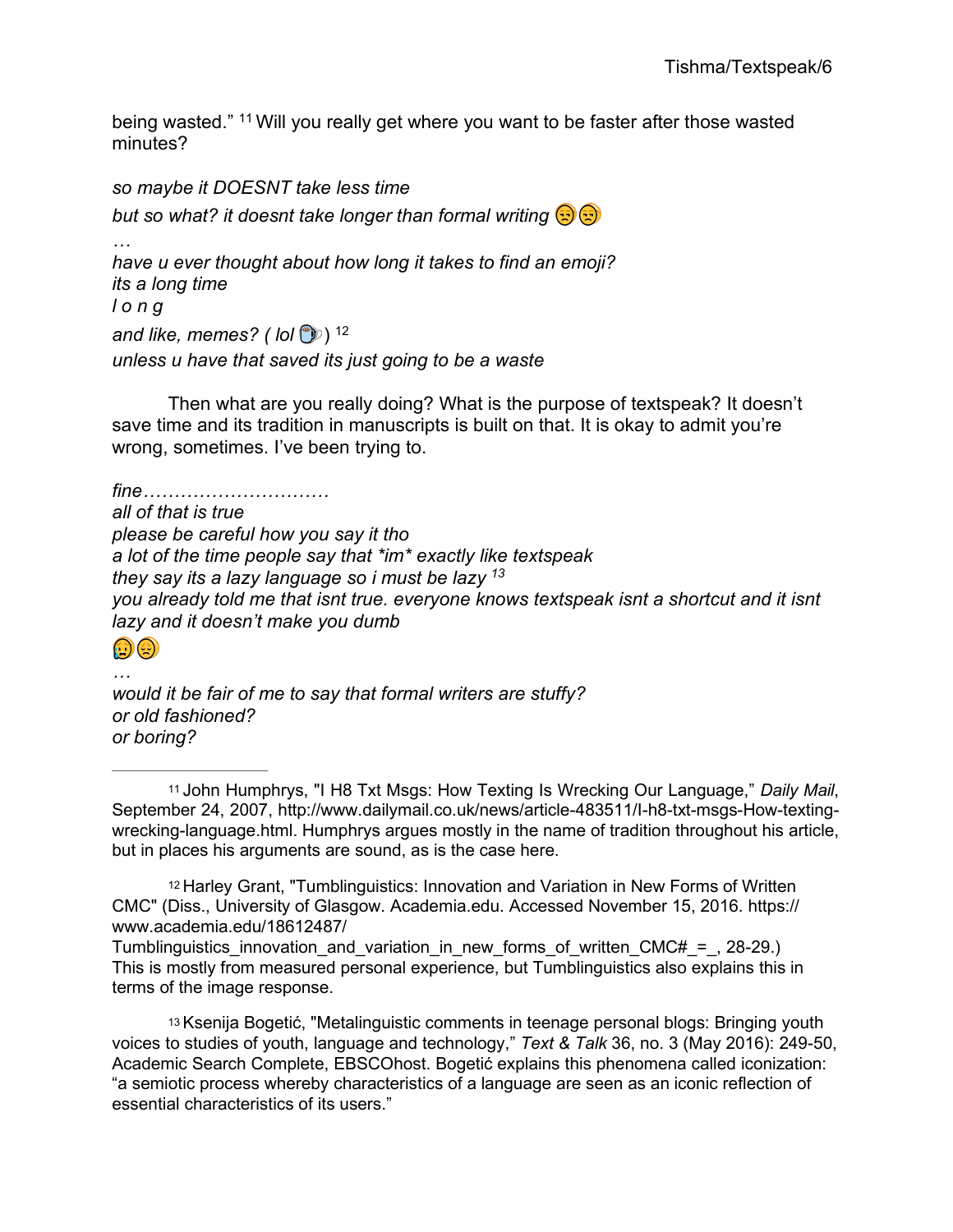# $\mathbf{O}$

Forgetting to see one another as communicators making conscious choices is Forgetting to see one another as communicators making conscious choices is part of the problem, so no. If you are making a choice, why choose it? Especially part of the problem, so no. If you are making a choice, why choose it? Especially considering how divisive the choice has become. considering how divisive the choice has become.

(this is kind of confusing because u can only sorta read textspeak out loud even if it<br>SOUNDS like speaking in ur head. BRAINS ARE AMAZING)<br>and stuff LIKE T H I S shows how i would say the words out loud<br>paralanguage <sup>14</sup> *(this is kind of confusing because u can only sorta read textspeak out loud even if it i do it so i can \*sound\* more like myself or as close as it can b with writing*  i do it so i can "sound" more like myself or as close as it can b with writing *and stuff LIKE T H I S shows how i would say the words out loud SOUNDS like speaking in ur head. BRAINS ARE AMAZING) and!!! different spellings can mean different things like*  and!!! different spellings can mean different things like when i use an emoji u can SEE what i mean *when i use an emoji u can SEE what i mean* as well as hear it/read it/whatever *as well as hear it/read it/whatever* textspeak is ""fingered speech."" *textspeak is ""fingered speech.""* can YOU see the difference? *can YOU see the difference? can u see the difference?*  can u see the difference? ✨✨ \* + *paralanguage [14](#page-7-0)* its like you said is different from *is different from its like you said YAAAASSSSS yeah. [15](#page-7-1) [16](#page-7-2) …* 

So it's about better showing your personality and adding flare to your words? So it's about better showing your personality and adding flare to your words?

*(that's got rules too but its weird and confusing and also fluid?? i use both u and you in* 

(that's got rules too but its weird and confusing and also fluid?? i use both u and you in

<span id="page-7-7"></span><span id="page-7-6"></span><span id="page-7-5"></span>*sentences, idk dude[\)17](#page-7-3)*

<span id="page-7-4"></span>sentences, idk dude)<sup>17</sup>

<span id="page-7-3"></span><span id="page-7-2"></span><span id="page-7-1"></span><span id="page-7-0"></span>no no no dude *no no no dude*

13, 2016, https:/[/www.youtube.com/watch?v=vRNVf-1M7xQ. T](http://www.youtube.com/watch?v=vRNVf-1M7xQ)echnically paralanguage is a part 13, 2016, https://www.youtube.com/watch?v=vRNVf-1M7xQ. Technically paralanguage is a part [14](#page-7-4) "Can You Speak Emoji?" YouTube Video, 12:39, Posted by "PBSIdeaChannel," April 14 "Can You Speak Emoji?" YouTube Video, 12:39, Posted by "PBSIdeaChannel," April of spoken communication—nonverbal things such as gesture and tone—but as textspeak is of spoken communication-nonverbal things such as gesture and tone-but as textspeak is "fingered speech" it can be applied as "textual paralanguage." My first introduction to the "fingered speech" it can be applied as "textual paralanguage." My first introduction to the<br>concept of textual paralanguage was "Can You Speak Emoji?". concept of textual paralanguage was "Can You Speak Emoji?".

[15](#page-7-5) Megan Garber,"How to Say 'Yes' (by Not Saying 'Yes')," *The Atlantic,* April 10, 2015, <sup>15</sup> Megan Garber,"How to Say 'Yes' (by Not Saying 'Yes')," The Atlantic, April 10, 2015,<br>http://www.theatlantic.com/technology/archive/2015/04/how-to-say-yes-by-not-saying-yes/ <http://www.theatlantic.com/technology/archive/2015/04/how-to-say-yes-by-not-saying-yes/> 390129/.

[16](#page-7-6) Leonora Epstein, "The 21 Ways People Say "Yes" When Typing, Defined," *BuzzFeed,*  <sup>16</sup> Leonora Epstein, "The 21 Ways People Say "Yes" When Typing, Defined," BuzzFeed, when-typing-defined?utm\_term=.bcnAx5pOz#.lrq17M08v. This is a humorous examination of<br>the concept of "yes" affirmatives and word choice, but it also proves that even the least when-typing-defined?utm\_term=.bcnAx5pOz#.lrq17M08v. This is a humorous examination of February 12, 2014, https://www.buzzfeed.com/leonoraepstein/the-21-ways-people-say-yes-February 12, 2014, https:/[/www.buzzfeed.com/leonoraepstein/the-21-ways-people-say-yes](http://www.buzzfeed.com/leonoraepstein/the-21-ways-people-say-yes-)the concept of "yes" affirmatives and word choice, but it also proves that even the least academic writer is aware of their word choice. academic writer is aware of their word choice.

17 Gretchen McCulloch, "What's the Difference Between "You" and "U"?" MentalFloss,<br>May 7, 2015, http://mentalfloss.com/article/63598/whats-difference-between-you-and-u. [17](#page-7-7) Gretchen McCulloch, "What's the Difference Between "You" and "U"?" *MentalFloss,* May 7, 2015, [http://mentalfloss.com/article/63598/whats-difference-between-you-and-u.](http://mentalfloss.com/article/63598/whats-difference-between-you-and-u)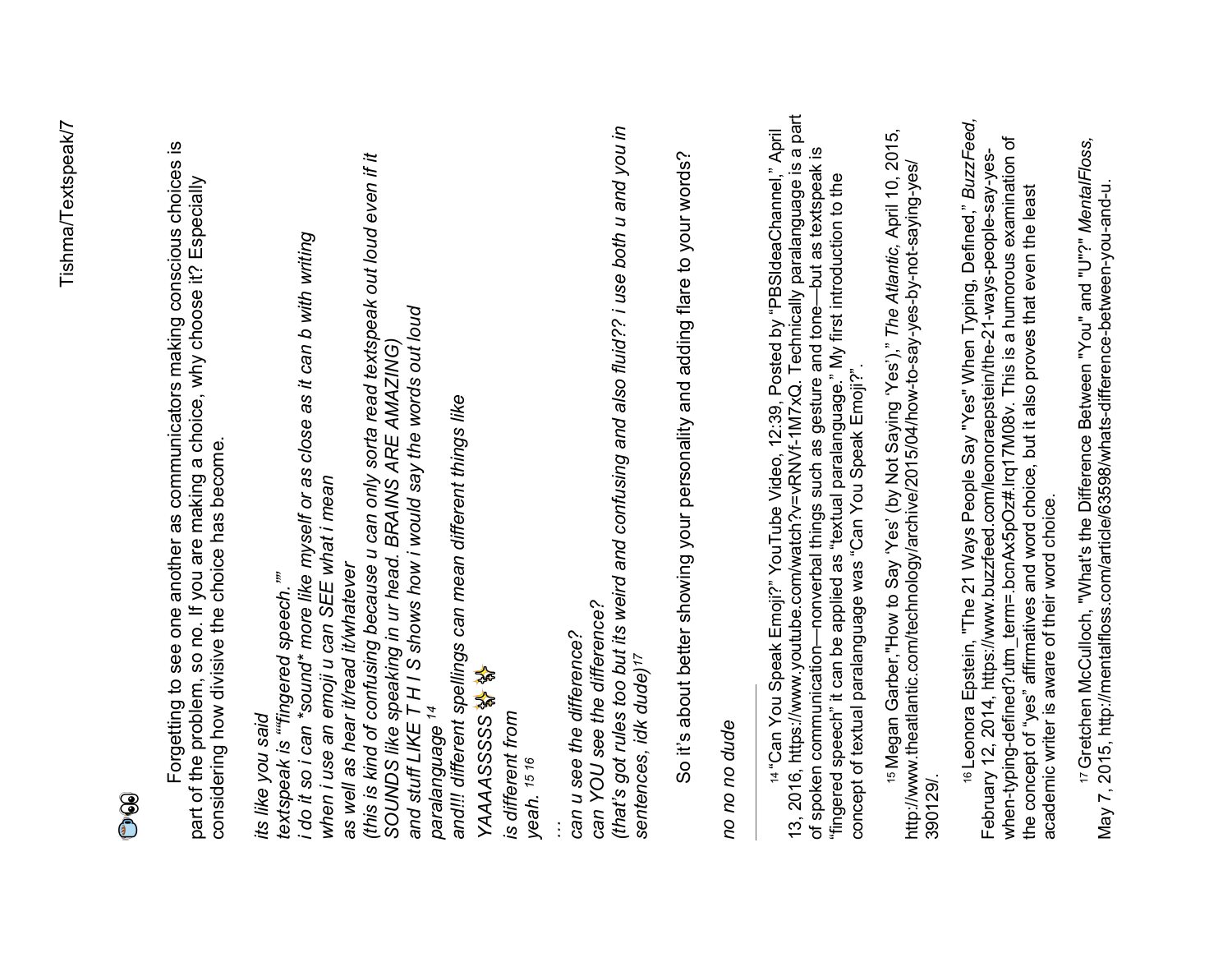*its that and also feelings dont u FEEL the joy in YAAAASSSSS*✨✨*? and if id said yes. wouldnt u feel different? punctuation/capitalization/EVERYTHING matters its more paralanguage n stuff everything got all stern. serious. all of a sudden. a period says "i don't want to talk about this anymore" (and other stuff tbh[\)18](#page-8-0)*

<span id="page-8-6"></span><span id="page-8-5"></span><span id="page-8-4"></span>Suppose I didn't see all the differences that you're talking about?

*then you arent the same as me. you dont rlly kno my dialect like i have to kno urs ¯\\_(*ツ*)\_/¯*

*… that sounds mean its just. textspeakers expect this sort of thing and it comes with the community/medium we're a part of/using [19](#page-8-1) [20](#page-8-2) sounding super formal in a text is weird AF … the whole point of communicating is to bring us together.* 

<span id="page-8-7"></span>*make us understood. y would i confuse/alienate/isolate my audience that way [21](#page-8-3) ???*

Regardless I worry that there is exclusion in your choice. If you choose to write the formal way, it will be easier for everyone to understand you.

<span id="page-8-0"></span>[18](#page-8-4) Ben Crair, "The Period Is Pissed," *New Republic,* November 23, 2013, https:// newrepublic.com/article/115726/period-our-simplest-punctuation-mark-has-become-sign-anger.

<span id="page-8-1"></span>[19](#page-8-5) Grant, Chp 2.3-2.4. Grant discusses the way community affects what topics are discussed in a medium and how a user might adapt their own language to match the overall tone of the medium and the community.

<span id="page-8-2"></span>[20](#page-8-6) Bogetić, p 261-62. Bogetić examines how one textspeak user defines his choice as a way of identifying with the rap community. Additionally, this user suggests that, "on here," (meaning on the internet and in textspeak mediums) grammar rules are different, and so users should expect more informal forms.

<span id="page-8-3"></span>[21](#page-8-7) Jen Doll,"Why Drag It Out?" *The Atlantic,* March 2013, March 2013, http:// [www.theatlantic.com/magazine/archive/2013/03/dragging-it-out/309220/. W](http://www.theatlantic.com/magazine/archive/2013/03/dragging-it-out/309220/)hile not strictly an article on the concept of alienating the recipient of messages, Doll ends her article with an observation after an activity proposed by Tagliamonte. Not using elongations (adding extra letters to words) in texting often gets a "What's wrong?" response as the tone has suddenly become formal.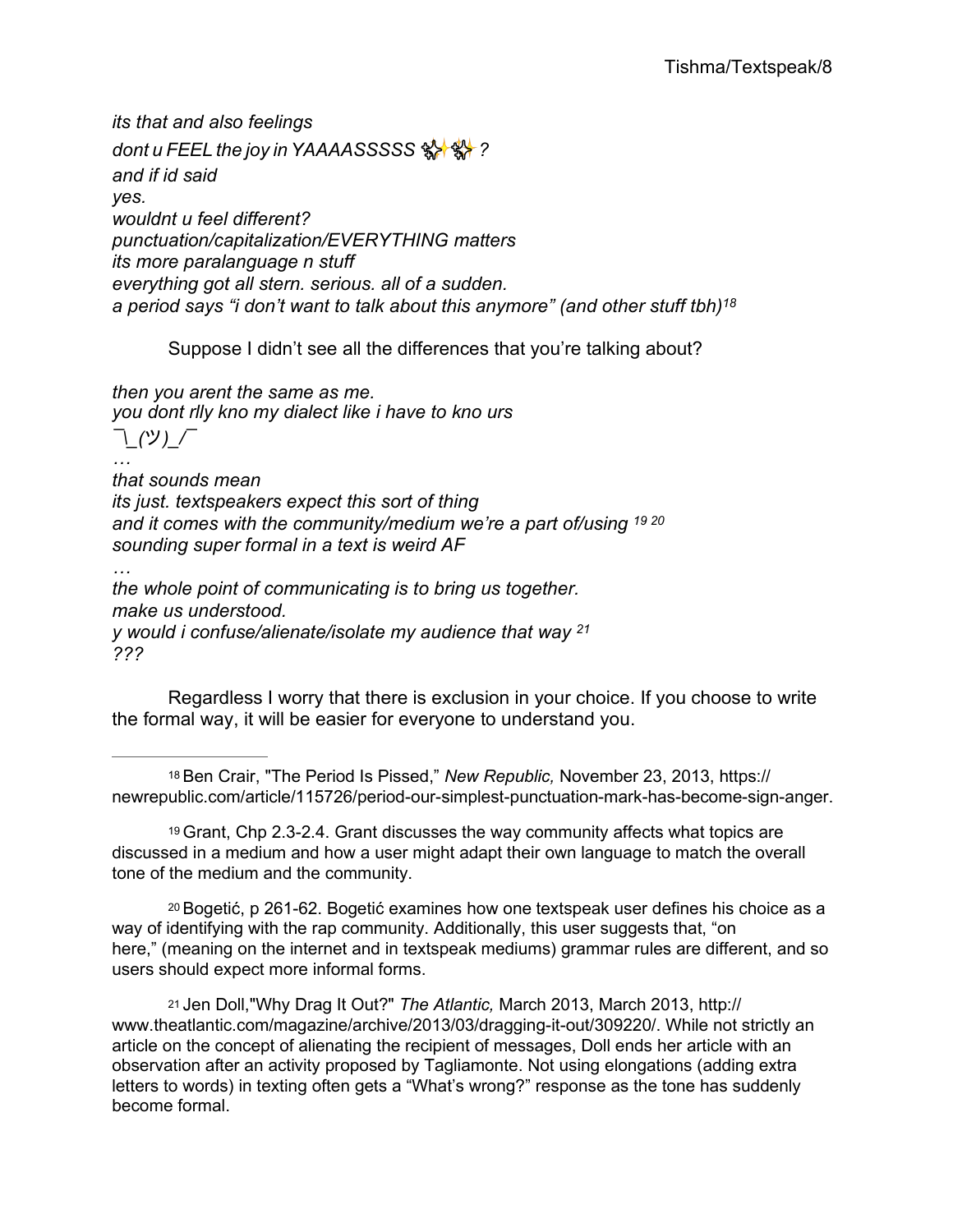what if i dont want everyone to understand? *what if i dont want everyone to understand?*

Why wouldn't you want everyone to understand you? Why wouldn't you want everyone to understand you?

*hey.* when im using textspeak im probably talking to one other person mayb like 4 max im not trying to talk to everybody<br>that isnt what this is FOR, y'know? *i guess*  $\mathbb{C} \mathbb{C}$ *and they already know ME when im using textspeak im probably talking to one other person mayb like 4 max that isnt what this is FOR, y'know? im not trying to talk to everybody … idk*

I just worry that you don't understand how to communicate effectively now. I want you to be able to say what you want to, but I want you to do it in the best way.

*u understand me right?*

*we're supposed to be like, related or something.* 

*i mean*



*go on, and I can sound smart and be understood. You know that. I can still do this, with the long sentences, and the correct grammar and spelling. I can* 

<span id="page-9-3"></span><span id="page-9-2"></span>*i sound like you. i dont sound like myself when i do that. y force myself to do that when i dont have to? but u know what i mean like this too [22](#page-9-0) [23](#page-9-1)*

*we feel closer, not like we're writing across time or distance or on the internet but in t and this way u know how i \*feel\* which means more to me* we feel closer, not like we're writing across time or distance or on the internet but in the *there isnt rlly a BEST way together. talking. same place*  $\nabla \rho \bigodot$ <br>
in the supposed to be like, related or something.<br>
were supposed to be like, related or something.<br>
in the company of can also but our the this can also be understood. You know that<br>
in the community and in

<span id="page-9-1"></span><span id="page-9-0"></span>[22](#page-9-2) Bogetić, p 261-62. Users recognize the way they are writing, and suggest that it is Bogetić, p 261-62. Users recognize the way they are writing, and suggest that it is formal written language as a way of presenting a more intelligent self. simply a part of who they are. Elsewhere in the study it is shown textspeakers may choose

<sup>[23](#page-9-3) "</sup>Can You Speak Emoji?" 2:00. Textspeak is a way of presenting one's identity not just "Can You Speak Emoji?" 2:00. Textspeak is a way of presenting one's identity not just conversation (by means of skin color, gender, or other identifier).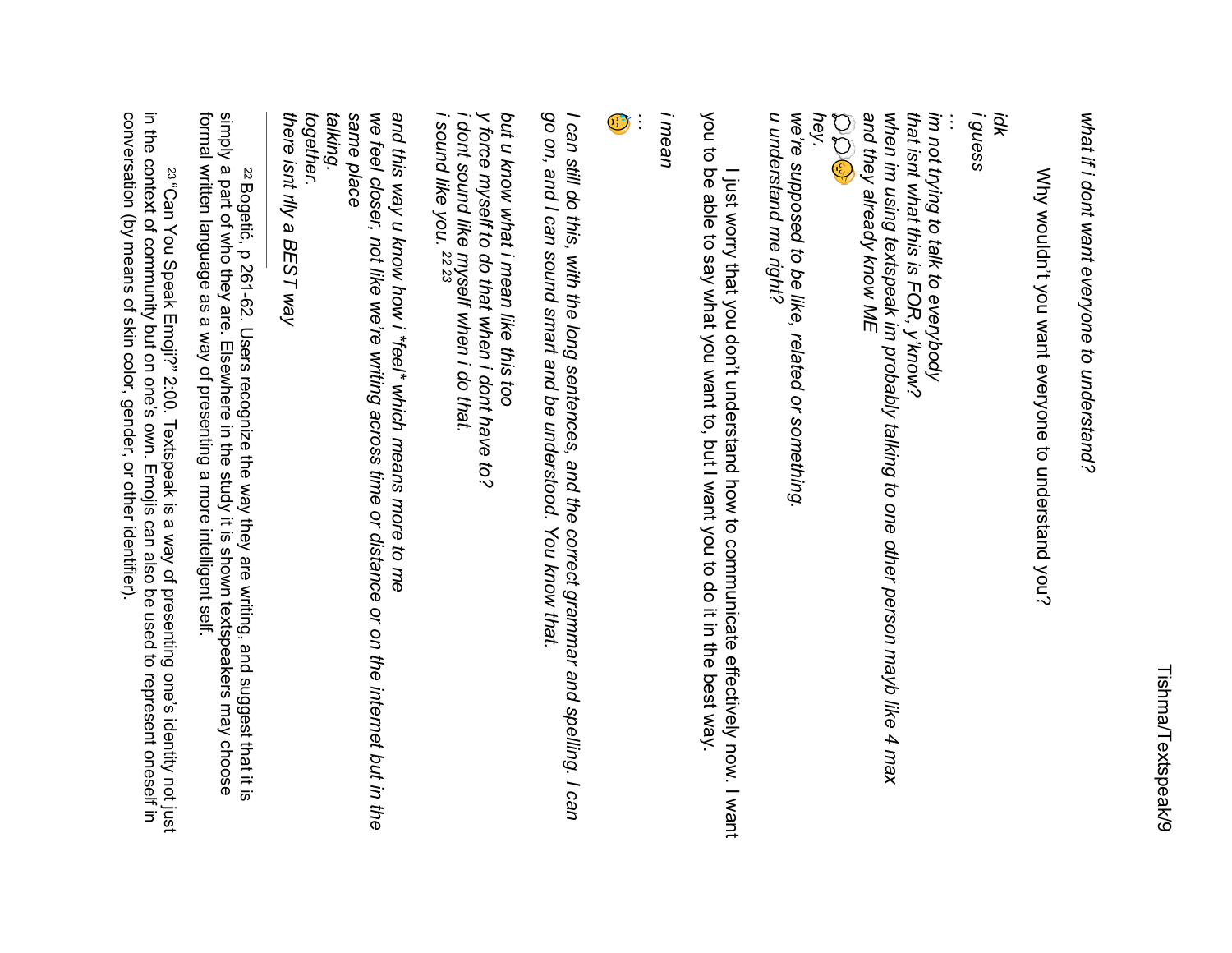*just the way that we pick for where we are and what we're doing … y do u even bother sticking to formal if its just convention? dont you want to relax sometimes?*

*do u just like being """"better"""" than me?*

No, that's not the point. I just believe formal language is more universal. As we've established, someone who writes in textspeak can understand formal English, and formal English is more easily translated into other languages. This way more people can access my work. I also think I can argue more effectively and better represent my sources. That allows me to be more inclusive in my conversations. My readers can find the material I've read without having to seek me out and ask for a list. I've already given it to them.

<span id="page-10-1"></span>Formal writing will likely be around much longer than textspeak forms. Slang comes and goes incredibly fast.<sup>24</sup> Even if some slang words remain and are adopted, the sticking power of formal English lends me credibility. Credibility is essential to my ability to persuade a reader to listen to me. You already have a captive audience ready and willing to hear you out. The formality of my words might make me "sound smarter," but it is also a sign of the additional work that I had to put into them

I don't think you really want me to argue this, though. You know what formal writing is for because you know how to use it, just as I know how to use textspeak. Both of us simply choose not to write in one or the other.

*fair*

*i guess*

### $\mathbf Q$

*lets just agree that there ARE different places to use one or the other and we've got reasons to write like we do i wont ask u to write your smart papers like this just dont ask me to talk to my friends like its a research study*

*this is cheesy AF jesus sorry*

So long as you don't start calling me stuffy or old fashioned. Demonizing either side isn't going to get anything done.

*tru so i guess this is… .......... over?*

<span id="page-10-0"></span>[<sup>24</sup> A](#page-10-1)drienne Lafrance, "Teens Aren't Ruining Language," *The Atlantic,* January 27, 2016, <http://www.theatlantic.com/technology/archive/2016/01/blatantly-budge-and-other-dead-slang/> 431433/. This is a fairly well known phenomena, but Lafrance offers an article that contains a good series of examples on the subject with focus on the modern and how technology has affected the process.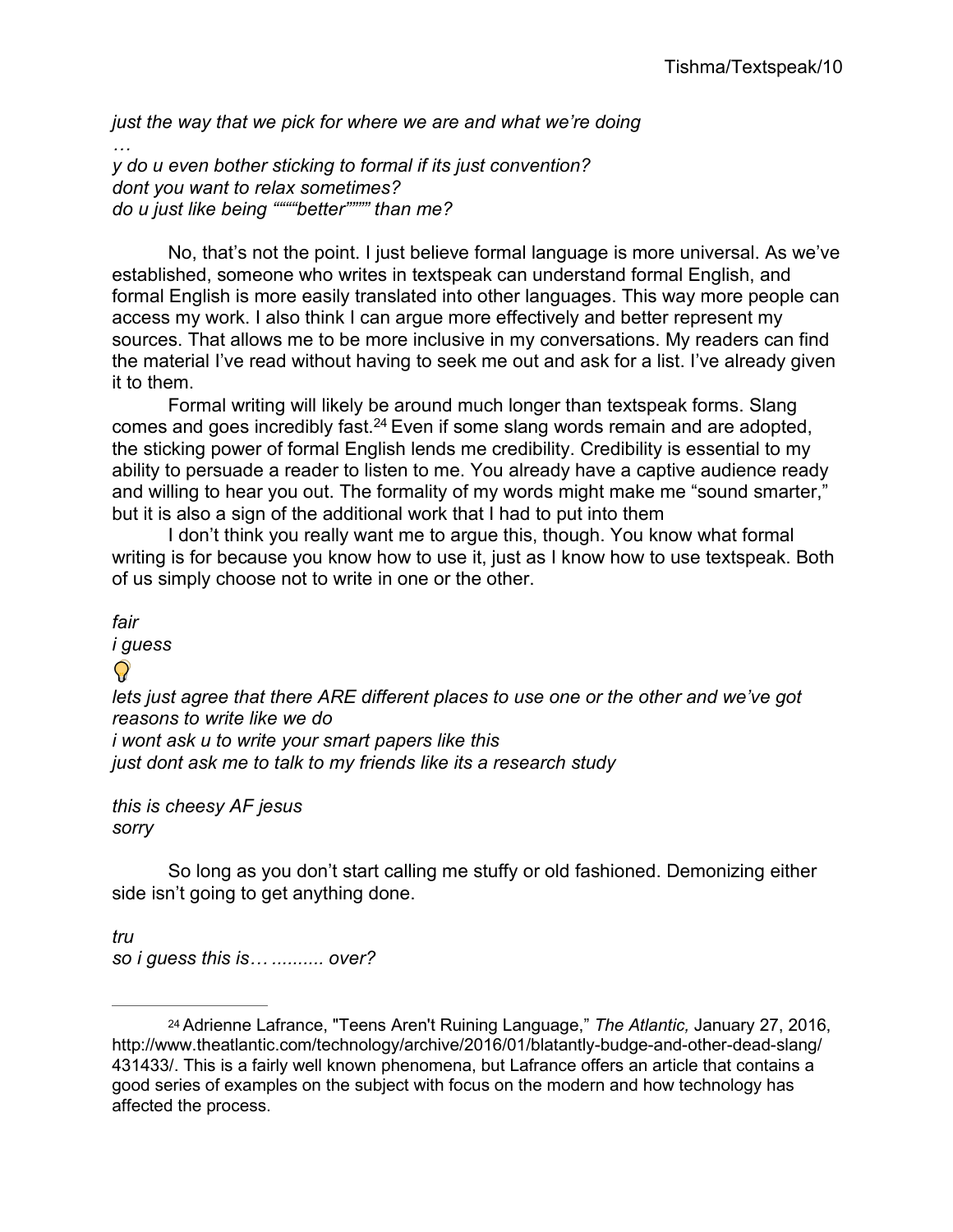Maybe for the two of us talking this time but I'm sure that you'll come up with all sorts of new forms for people to be upset about in the years to come. Then we'll be meeting again.

i plan on it for sure can't wait  $\mathsf{Imao} \bigcirc \mathsf{G} \bigcirc \mathsf{G}$ communicating is more fun that way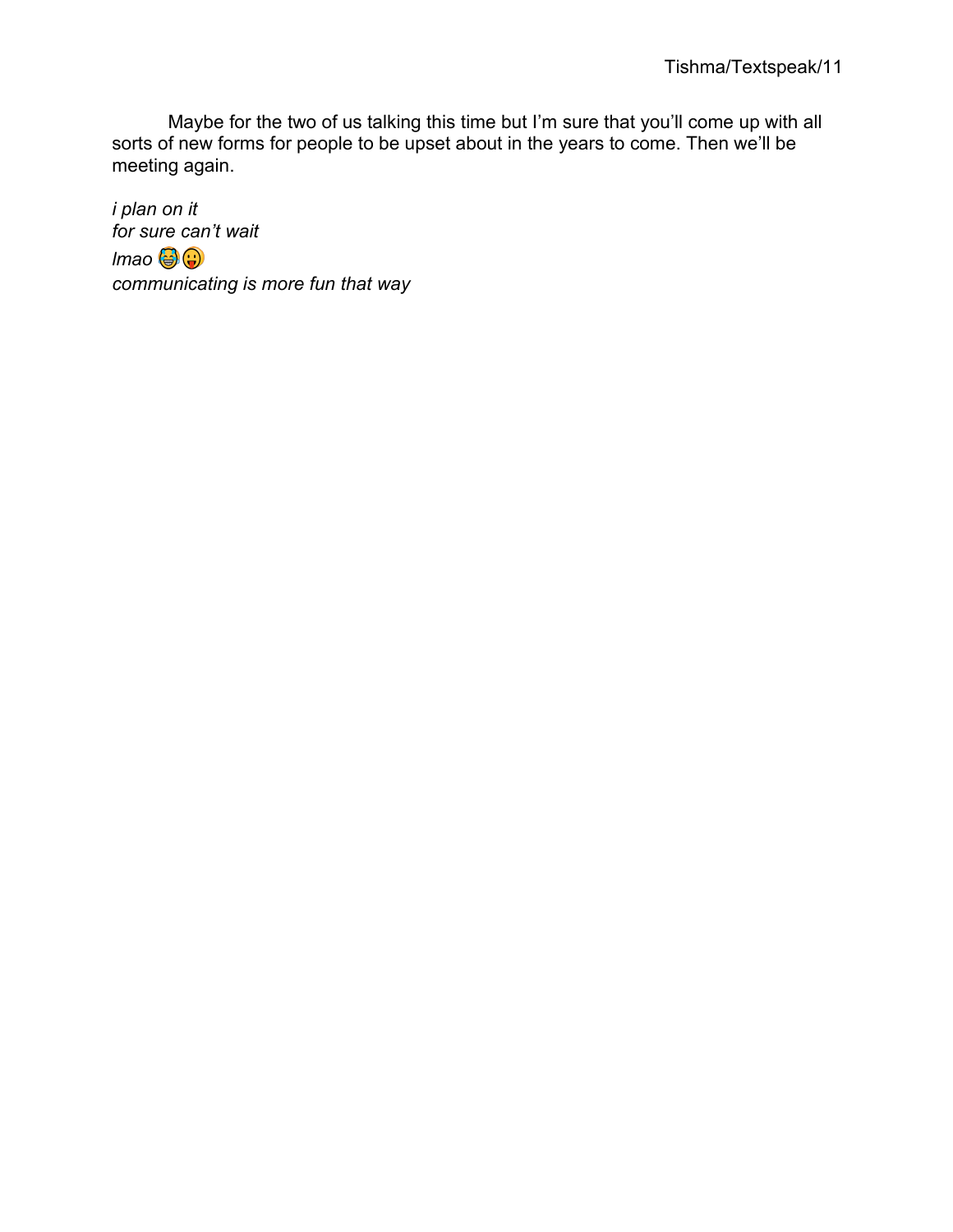#### **Bibliography**

- Bogetić, Ksenija. "Metalinguistic comments in teenage personal blogs: Bringing youth voices to studies of youth, language and technology." *Text & Talk* 36, no. 3 (May 2016): 245-268. Academic Search Complete, EBSCOhost.
- "Can You Speak Emoji?" YouTube Video. 12:39. Posted by "PBSIdeaChannel." April 13, 2016. https[://www.youtube.com/watch?v=vRNVf-1M7xQ.](http://www.youtube.com/watch?v=vRNVf-1M7xQ)
- Crair, Ben. "The Period Is Pissed." *New Republic*. November 23, 2013. https://newrepublic.com/ article/115726/period-our-simplest-punctuation-mark-has-become-sign-anger.
- Crystal, David. "2b or Not 2b?" *The Guardian.* July 4, 2008. https[://www.theguardian.com/books/](http://www.theguardian.com/books/) 2008/jul/05/saturdayreviewsfeatres.guardianreview.
- Doll, Jen. "Why Drag It Out?" *The Atlantic.* March 2013. March 2013. <http://www.theatlantic.com/> magazine/archive/2013/03/dragging-it-out/309220/.
- Epstein, Leonora. "The 21 Ways People Say "Yes" When Typing, Defined." *BuzzFeed.* February 12, 2014. https[://www.buzzfeed.com/leonoraepstein/the-21-ways-people-say-yes-when](http://www.buzzfeed.com/leonoraepstein/the-21-ways-people-say-yes-when-)typing-defined?utm\_term=.bcnAx5pOz#.lrq17M08v.
- Ettlinger, Marc. "What's the Difference Between a Dialect and a Language?" Slate Magazine. February 3, 2014.<http://www.slate.com/blogs/quora/2014/02/03/> what\_s\_the\_difference\_between\_a\_dialect\_and\_a\_language.html.
- Garber, Megan. "How to Say 'Yes' (by Not Saying 'Yes')." *The Atlantic.* April 10, 2015. http:/[/](http://www.theatlantic.com/technology/archive/2015/04/how-to-say-yes-by-not-saying-yes/) [www.theatlantic.com/technology/archive/2015/04/how-to-say-yes-by-not-saying-yes/](http://www.theatlantic.com/technology/archive/2015/04/how-to-say-yes-by-not-saying-yes/) 390129/.
- Grant, Harley. "Tumblinguistics: Innovation and Variation in New Forms of Written CMC." diss. University of Glasgow. Academia.edu. Accessed November 15, 2016. https:// [www.academia.edu/18612487/](http://www.academia.edu/18612487/) Tumblinguistics innovation and variation in new forms of written CMC# $=$ .
- Humphrys, John. "I H8 Txt Msgs: How Texting Is Wrecking Our Language." *Daily Mail.* September 24, 2007. [http://www.dailymail.co.uk/news/article-483511/I-h8-txt-msgs-How](http://www.dailymail.co.uk/news/article-483511/I-h8-txt-msgs-How-)texting-wrecking-language.html.
- Lafrance, Adrienne. "Teens Aren't Ruining Language." *The Atlantic*. January 27, 2016. http:/[/](http://www.theatlantic.com/technology/archive/2016/01/blatantly-budge-and-other-dead-slang/) [www.theatlantic.com/technology/archive/2016/01/blatantly-budge-and-other-dead-slang/](http://www.theatlantic.com/technology/archive/2016/01/blatantly-budge-and-other-dead-slang/) 431433/.
- McCulloch, Gretchen. "What's the Difference Between "You" and "U"?" *MentalFloss*. May 7, 201[5. http://mentalfloss.com/article/63598/whats-difference-between-you-and-u.](http://mentalfloss.com/article/63598/whats-difference-between-you-and-u)
- McNabb, Cameron Hunt. "The Truth about Internet Slang: It Goes Way Back." *Salon*. August 3 2014. the truth about internet slang it goes way back/.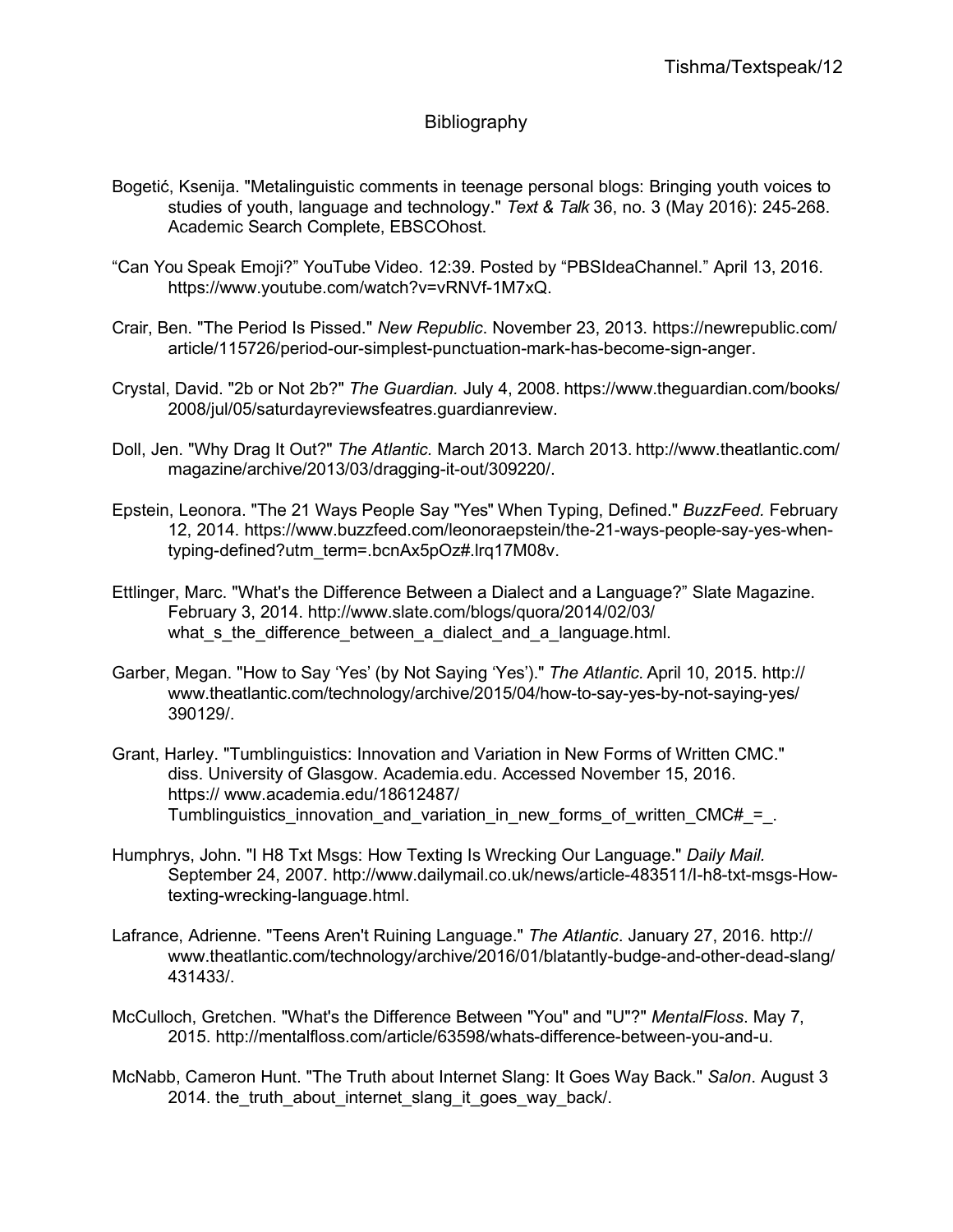- McWhorter, John. "Txtng Is Killing Language. JK!!!" Lecture. TED2013. February 2013. https:/[/](http://www.ted.com/talks/john_mcwhorter_txtng_is_killing_language_jk) [www.ted.com/talks/john\\_mcwhorter\\_txtng\\_is\\_killing\\_language\\_jk.](http://www.ted.com/talks/john_mcwhorter_txtng_is_killing_language_jk)
- . "What's a Language, Anyway?" *The Atlantic.* January 19, 2016. <http://www.theatlantic.com/><br>international/archive/2016/01/difference-between-language-dialect/424704/ international/archive/2016/01/difference-between-language-dialect/424704/.
- Tagliamonte, S. A., and D. Denis. "Linguistic Ruin? Lol! Instant Messaging And Teen Language." American Speech 83, no. 1 (2008): 3-34. doi:10.1215/00031283-2008-001.
- Wolfram, Walt. "The Truth About Change." PBS.org 2005.<http://www.pbs.org/speak/ahead/> change/change/.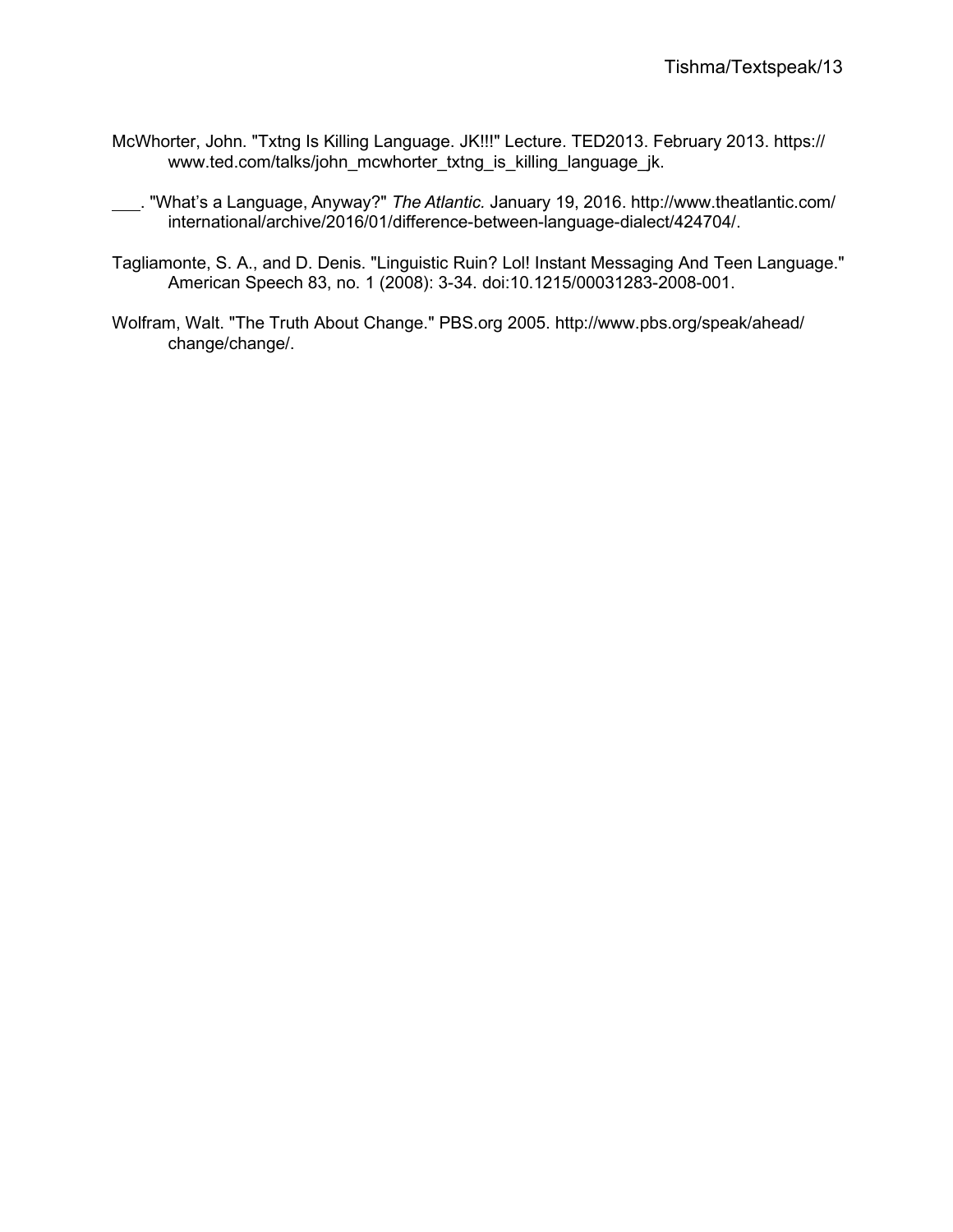#### Textspeak Speaking Annotated Bibliography

Bogetić, Ksenija. "Metalinguistic comments in teenage personal blogs: Bringing youth voices to studies of youth, language and technology." *Text & Talk* 36, no. 3 (May 2016): 245-268. Academic Search Complete, EBSCOhost.

Bogetić, a linguist by training, analyzes data from 32 blogs written by teenagers. Her aim is to see how young people themselves analyze written language, separating the analysis from an adult perspective. The voice most often heard in the textspeak debate is that of the appalled adult, and so her work is much appreciated. Bogetić also pays close attention to linguistic ideology and beliefs that sprout because of language. Her work shows that even teenagers themselves harbor the negative beliefs surrounding textspeak. The academic article proves extremely useful as it defines the many reasons behind the use of textspeak in the user's own words. It also shows, quite clearly, that many textspeakers use their language in a conscious way depending on their environment, a central part of my piece. The language skills of texspeak users are not being degraded by their use, but rather sharpened, as they actively analyze and participate in a growing and changing language.

"Can You Speak Emoji?" YouTube Video. 12:39. Posted by "PBSIdeaChannel." April 13, 2016. ht[tps://www.youtube.com/watch?v=vRNVf](http://www.youtube.com/watch?v=vRNVf-1M7xQ)-1M7xQ.

The Idea Channel puts forth numerous complex "ideas" in each of its videos with an aim at creating discussion and curiosity in their viewers. While not properly academic, and mostly aimed at entertainment, this video on the concept of speaking emoji spans a broad field and brings together many topics to stimulate interest in the topic and is well supported by numerous sources. The piece covers a large portion of the history of emoji and textspeak as well and introduces the topic of paralinguistic aspects to text, which also serves as a central portion of my argument. The video should not be taken on its own, as it is not a fully academic source, but the topics it presents are great conversation starters, and the writers have put together numerous ideas that may seem disparate in an easy to understand way. If one only needed a crash course in textspeak this video would be a useful place to look.

Crair, Ben. "The Period Is Pissed." *New Republic*. November 23, 2013. https://newrepublic.com/ article/115726/period-our-simplest-punctuation-mark-has-become-sign-anger.

While Crair is not a linguist himself, his observations about the changing use of simple punctuation are insightful. Using mostly anecdotal evidence, Crair explores the transformation in punctuation throughout his own life. The experts and data he sought out support his personal observations. Crair also reinforces the idea that language is shifting back towards being a representation of the spoken word. His article serves as a useful direction to which to point people interested in the specifics of punctuation change while also standing on its own as a representation of that change. Including it allowed me to quickly reference the concept without going too in depth into an explanation my textspeaking voice would not have time to delve into.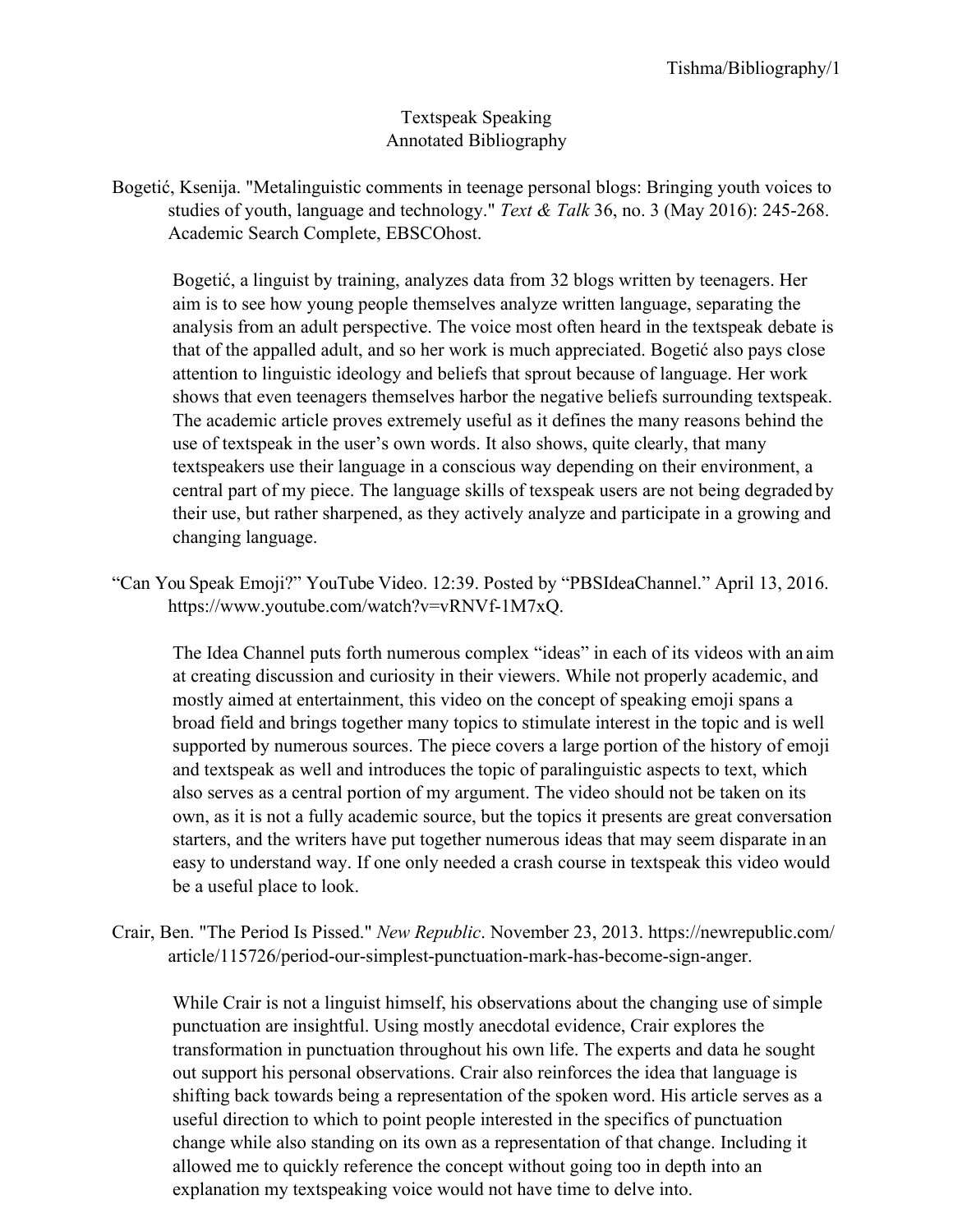Crystal, David. "2b or Not 2b?" *The Guardian.* July 4, 2008. https:/[/www.theguardian.com/](http://www.theguardian.com/) books/2008/jul/05/saturdayreviewsfeatres.guardianreview.

Linguist David Crystal directly confronts those who decry textspeak. He presents numerous examples, including the compelling facts about textspeak's positive impact on language as to why English is not approaching a doom and gloom end. Crystal even goes on to explain how many of the changes utilized in textspeak have been used in short from writing since time gone by, and therefore should not be unfamiliar to linguistic critics. His response was actually what lead me to Humphrys in the first place and having both sides of that perspective was useful. Crystal's article does lean heavily into the realm of an opinion piece, but his opinion is certainly more warranted than others as a linguistics professor who has been watching language change for his career. The article also offered numerous jumping off points for my own research which allowed me to expand into new sources and learn more on the topic.

Doll, Jen. "Why Drag It Out?" *The Atlantic.* March 2013. March 2013. http:/[/](http://www.theatlantic.com/magazine/archive/2013/03/dragging-it-out/309220/) [www.theatlantic.com/magazine/archive/2013/03/dragging](http://www.theatlantic.com/magazine/archive/2013/03/dragging-it-out/309220/)-it-out/309220/.

Doll's article examines the phenomena of elongation in textspeak. Adding extra letters is an important part of conveying tone, she found through her own personal anecdotes, and through the words of experts. Her article was not strictly academic, but it does serve as an example of some of the techniques used in textspeak, and she features one of the linguists, Tagliamonte, whose work I later looked at. The most compelling portion of her article was the discussion near the end of what happens when these two tones—the formal and the informal—brush up against one another. It was important for me to include examples of numerous different textspeak forms, and also to work towards the sensation of friction Doll presents us with. The example she presents from Tagliamonte served as a powerful anecdote which reminded me of something I had also experienced. People can tell when something is wrong while communicating over textspeak for the same reasons we can when speaking out loud. We sound differently.

Epstein, Leonora. "The 21 Ways People Say "Yes" When Typing, Defined." *BuzzFeed.* February 12, 2014. h[ttps://www.buzzfeed.com/leonoraepstein/the](http://www.buzzfeed.com/leonoraepstein/the-21-ways-people-say-yes-when-)-21-ways-people-say-yes-whentyping-defined?utm\_term=.bcnAx5pOz#.lrq17M08v.

This listicle contains 21 separate examples of the ways a slight change in capitalization, punctuation, and spelling can change the meaning of the simple word "yes". While not academic by any means, the piece serves as an example of further metalinguistic analysis by someone who is presumably a textspeak user. The writer had to sit down and think on every possible iteration of "yes" they could consider. These "yes" forms are not used willy-nilly and the fact that they are able to be analyzed at all represents that fact. The listicle served as another point of contemplation in the writing of my piece and serves as another more humorous direction I can point towards. It combines the personal experience of Crair's article with the metalinguistic eye of Bogetić within a very short span. It also ties closely into and further enhances Garber's article by providing examples of the phenomena she describes.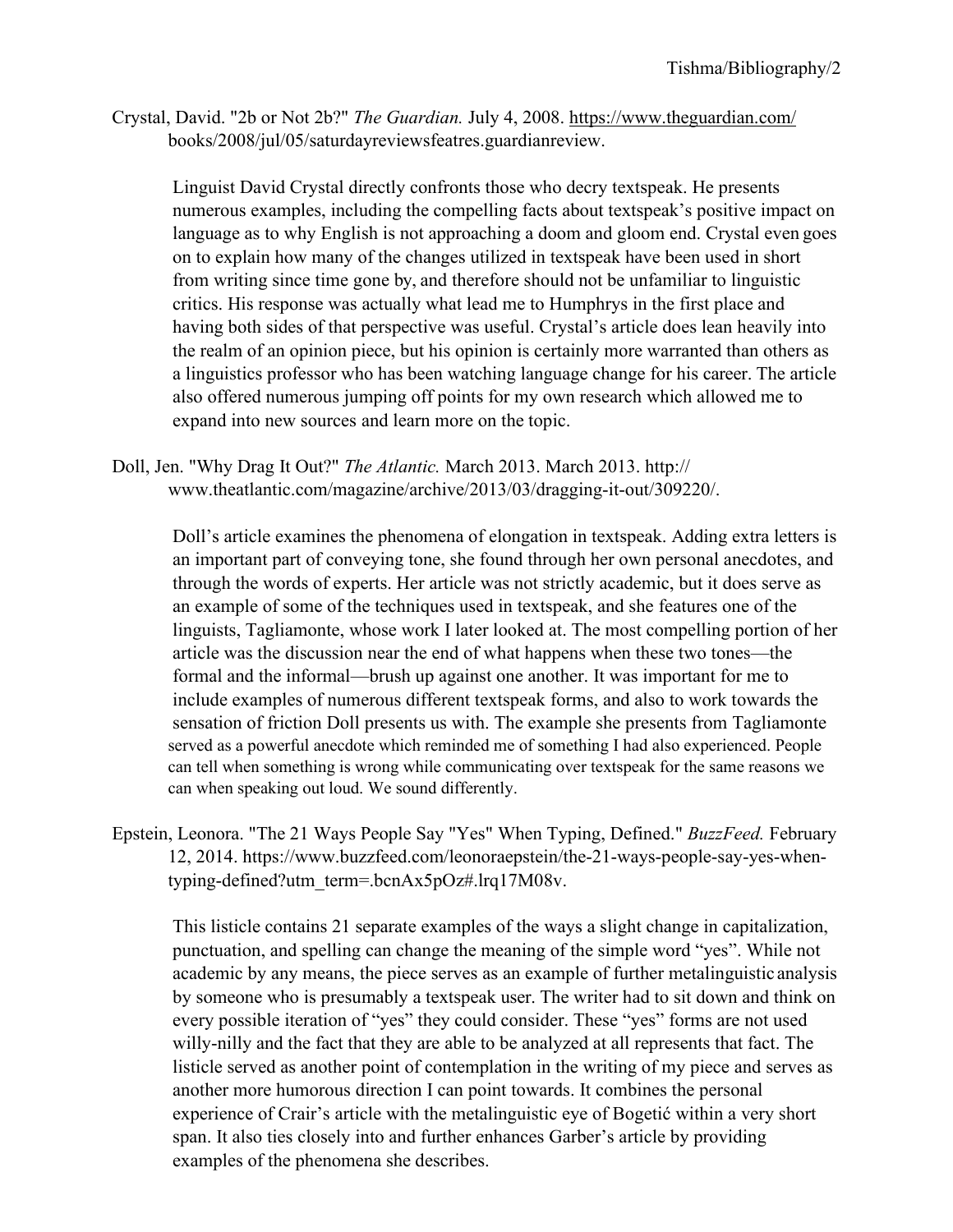Ettlinger, Marc. "What's the Difference Between a Dialect and a Language?" Slate Magazine. Februa [https://slate.com/human](https://slate.com/human-interest/2014/02/what-s-the-difference-between-a-dialect-and-a-language.html)-interest/2014/02/what-s-the-difference-between-a-dialectand-a-[language.html.](https://slate.com/human-interest/2014/02/what-s-the-difference-between-a-dialect-and-a-language.html)

Ettlinger's concise answer to the question "what is the difference between a dialect and a language" helped me in my initial research. I wasn't sure if textspeak was a whole new language developing in a digital space or some other thing I had not thought of. Seeking out an expert's opinion, was useful. Ettlinger explains that from a linguistic perspective the greatest difference between a language and a dialect is whether or not they are mutually intelligible, or able to be understood. If a speaker of one can understand and respond to the other they are likely dialects and not new languages. Having this simply laid out allowed me to look into further the question, find more sources with longer more complex answers, and further define what, exactly, textspeak is in relation to formal written English.

Garber, Megan. "How to Say 'Yes' (by Not Saying 'Yes')." *The Atlantic.* April 10, 2015. http:/[/](http://www.theatlantic.com/technology/archive/2015/04/how-to-say-yes-by-not-saying-yes/) [www.theatlantic.com/technology/archive/2015/04/how](http://www.theatlantic.com/technology/archive/2015/04/how-to-say-yes-by-not-saying-yes/)-to-say-yes-by-not-saying-yes/ 390129/.

Garber, a culture writer, traces the history and trajectory of many of the various new forms of "yes" that can be found not only in written communication but in a few forms of spoken communication as well. She discusses how the internet and textspeak have allowed language to become more playful and relaxed—informal. This allows one to express a broader range of emotions, and a greater level of enthusiasm, in their textual responses. Well researched through other cultural articles, her piece also offers an excellent jumping off point into the sea of changing linguistic culture. A number of my other sources were linked in this piece, and the way it presented its case with its own playful use of language was a fine example to me when writing my own piece. Garber's article could be the more professional version of Epstein's, even as it put down ideas the listicle couldn't capture.

Grant, Harley. "Tumblinguistics: Innovation and Variation in New Forms of Written CMC." diss. University of Glasgow. Academia.edu. Accessed November 15, 2016. https:// [www.academia.edu/18612487/](http://www.academia.edu/18612487/) Tumblinguistics\_innovation\_and\_variation\_in\_new\_forms\_of\_written\_CMC# = .

This dissertation and blog made public by the student author, Grant examines the language and textspeak usage on one specific social media platform—Tumblr. Grant also expresses great desire to spark curiosity in further research into internet linguistics. Using specific posts as examples and data, Grant searches for the thing that both unifies and divides Tumblr's writing patterns. Much of her work uncovers how much extra effort is required to communicate within the norms of textspeak platforms. Much as Bogetić explains, choosing to use textspeak is just as complicated as choosing to write in formal English, it is simply in a different direction. One must search for the correct image response or emoji, and respond quickly enough to get their point across before the topic is changed. Grant was able to articulate and capture experiences I have had personally and present them in such a way that I was able to use them in the piece.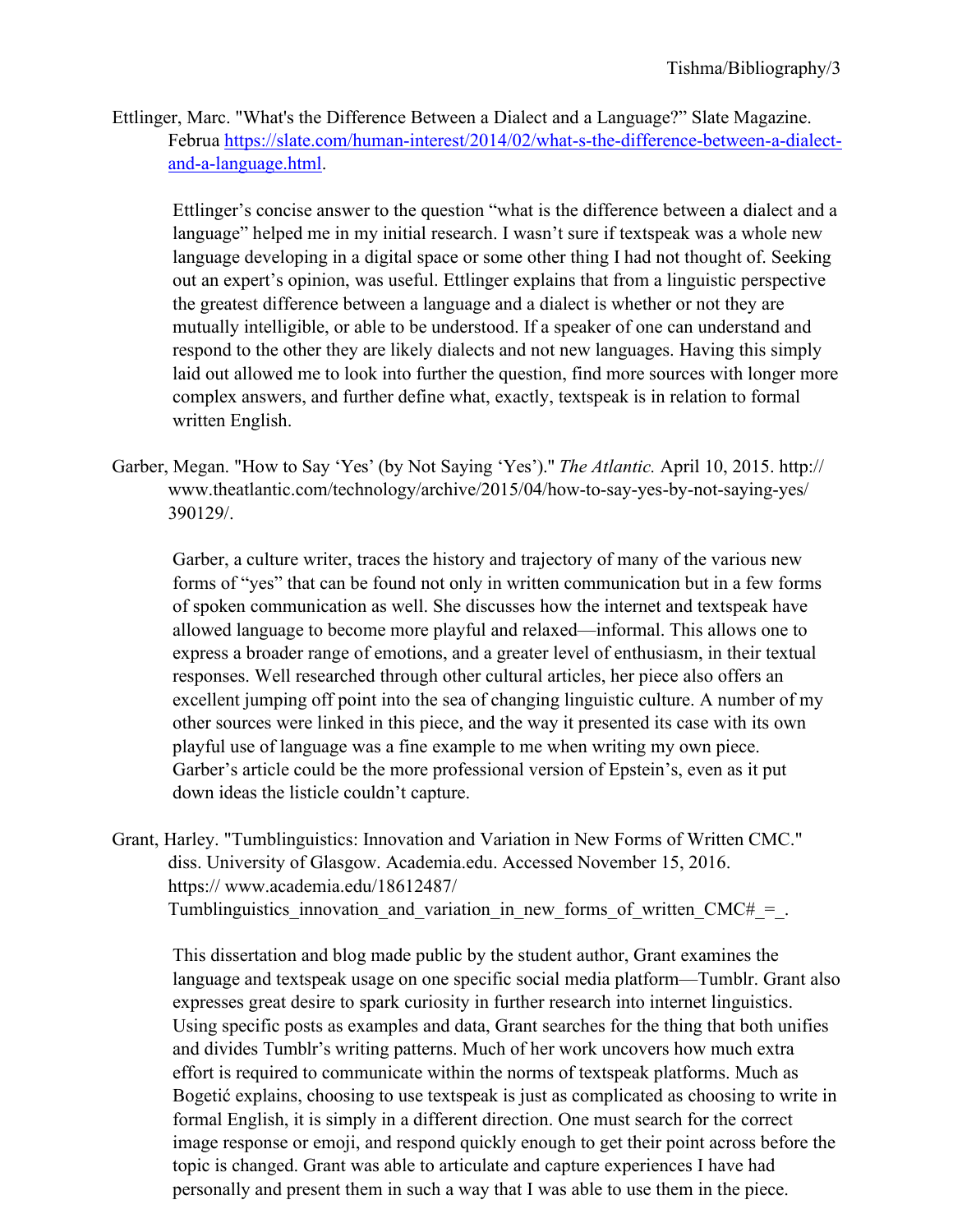examining a specific site was also a thought I myself had, but did not have time to do, and so was grateful for a piece such as this.

Humphrys, John. "I H8 Txt Msgs: How Texting Is Wrecking Our Language." *Daily Mail.* September 24, 2007. [http://www.dailymail.co.uk/news/article](http://www.dailymail.co.uk/news/article-483511/I-h8-txt-msgs-)-483511/I-h8-txt-msgs-How-texting-wrecking-language.html.

Though more than a bit exaggerated, Humphys's discussion of textspeak's negative impacts serve as an important touch point. While he does not offer much in the name of research supporting his claim, his anecdotal support involving the Oxford English Dictionary, and his general musings and fears need to be addressed in order to properly look at the topic. He does make some sound arguments though, such as those that the recipient may not even be able to understand a message sent in textspeak, and so it's effectiveness at communicating anything, paralanguage or not, is lost. Tradition has its merits, and that is partially why I sought to reconcile the two voices by the end of the piece. I don't necessarily think Humphrys is entirely wrong, I just don't believe he is responding to language change the right way.

Lafrance, Adrienne. "Teens Aren't Ruining Language." *The Atlantic*. January 27, 2016. http:// [www.theatlantic.com/technology/archive/2016/01/blatantly](http://www.theatlantic.com/technology/archive/2016/01/blatantly-budge-and-other-dead-slang/)-budge-and-other-dead-slang/ 431433/.

Lafrance traces the way language changes not just because of age and technology but because of place, class, and gender as well. She consults numerous studies in order to make her point. Her article also explains how language being used by an individual can be a marker of culture or place in society, and how that can be taken and appropriated. While not useful to my piece, that concept is ultimately important to consider in any discussion of textspeak and linguistics. She ends her piece with a reminder that all slang comes and goes, and all language changes all the time. To demonize it is not the way to influence it. I felt it was important to include as a reminder that there is a positive side to formal English. It does not change at the same pace that textspeak does.

McCulloch, Gretchen. "What's the Difference Between "You" and "U"?" *MentalFloss*. May 7, [2015. http://mentalfloss.com/article/63598/whats](http://mentalfloss.com/article/63598/whats-difference-between-you-and-u)-difference-between-you-and-u.

Using mostly posts from Twitter as her examples and data, McCulloch, a linguist, attempts to nail down the split between the traditional "you" and the textspeak shortening "u". Both are featured in textspeak mediums. She decides that, first and foremost, this phenomenon is not primarily to save space in messages. She points out that the you/u may be an attempt to recapture the formal/informal forms of addressfound in other languages. She's also found that "u" is used far more often in association with emotive phrases. The conclusions she drew seemed to be mostly applicable to Twitter, and may not have been universal. However, the flexibility and variability of usage she represented were characteristic of all textspeak. There didn't seem to be one consistent usage across a wide variety of sources. She also has a whole series examining different textspeak topics and referencing her would allow a reader to access those same sources.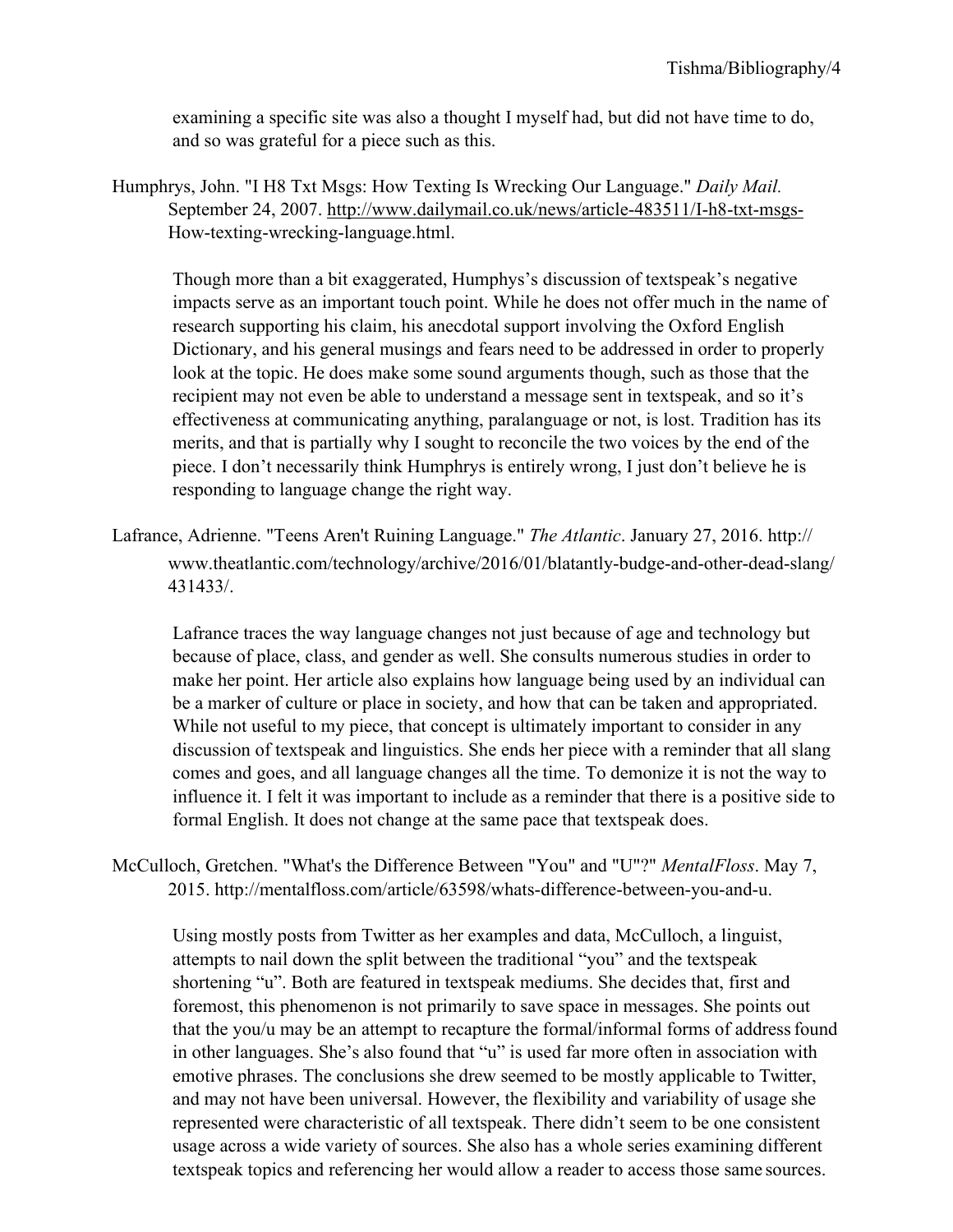McNabb, Cameron Hunt. "The Truth about Internet Slang: It Goes Way Back." *Salon*. August 3 2014. the truth about internet slang it goes way back/.

McNabb's article addresses the simple fact that numerous textspeak abbreviations bear striking resemblance to the older abbreviations meant to save space in manuscripts. These shortenings, called "quill speak" served the same purpose as "lol" does in a Tweet, mainly adapting to pressures of the form. There are, in fact, more abbreviations in these ancient texts than in modern textspeak, because the pressures to abbreviate then were greater than now. His example of abbreviation in the Bible, a text most would consider sacred and above the "defilement" of textspeak is a cool reminder that, when necessary, language will adapt to whatever needs doing. I appreciated his span of the history of abbreviation. It tied in well with Crystal's point regarding the more modern forms of abbreviations that those who often decry textspeak are actually familiar with.

McWhorter, John. "Txtng Is Killing Language. JK!!!" Lecture. TED2013. February 2013. https:/[/](http://www.ted.com/talks/john_mcwhorter_txtng_is_killing_language_jk) [www.ted.com/talks/john\\_mcwhorter\\_txtng\\_is\\_killing\\_language\\_jk.](http://www.ted.com/talks/john_mcwhorter_txtng_is_killing_language_jk)

McWhorter's TedTalk covers the history of language, the span of language change, and explains why, from a linguist's perspective, textspeak does not spell the end of English. He presents the idea of formal and casual speech, which translates easily into formal and casual writing. The phrase he uses is "fingered speech" which ties nicely into theconcept of textual paralanguage as presented by the IdeaChannel. He also shows that textspeak itself has evolved beyond what it once was, and something like LOL which may have meant something literal once, no longer does. He sees the change that has arisen as a sort of linguistic miracle, and his reminder that people have always been griping on language changes is sobering. This is what languages and dialects do, after all. Having his expert opinion to support some of the ideas put forth by other sources I had found was essential. Having it presented through this short lecture made it easier to track, and again serves as an essential text, especially if paired with "Can You Speak Emoji".

McWhorter, John. "What's a Language, Anyway?" *The Atlantic.* January 19, 2016. http:/[/](http://www.theatlantic.com/) [www.theatlantic.com/ i](http://www.theatlantic.com/)nternational/archive/2016/01/difference-between-languagedialect/424704/.

McWhorter goes much more in depth from the base Ettlinger left us. McWhorter ensures we understand the politics behind language and the redundancies that often emerge in delineating languages. To English speakers, the lines seem clear, as Ettlinger explains. Languages are made up of dialects which are all mutually intelligible. But around the world that doesn't hold true, and McWhorter presents numerous examples of these cases. More than anything it is history and culture which determines what is language and what is dialect. As such, it is up to history and our culture to determine whether textspeak will be considered a dialect or a whole new language form. McWhorter's piece helped further explain what I had already learned from Ettlinger, while also reinforcing something I quickly learned during research. Language change is complicated, and the correct answer is often that there is none. Language doesn't exist so much on a spectrum as a sliding scale that varies from place to place, whether the place is physical or digital.